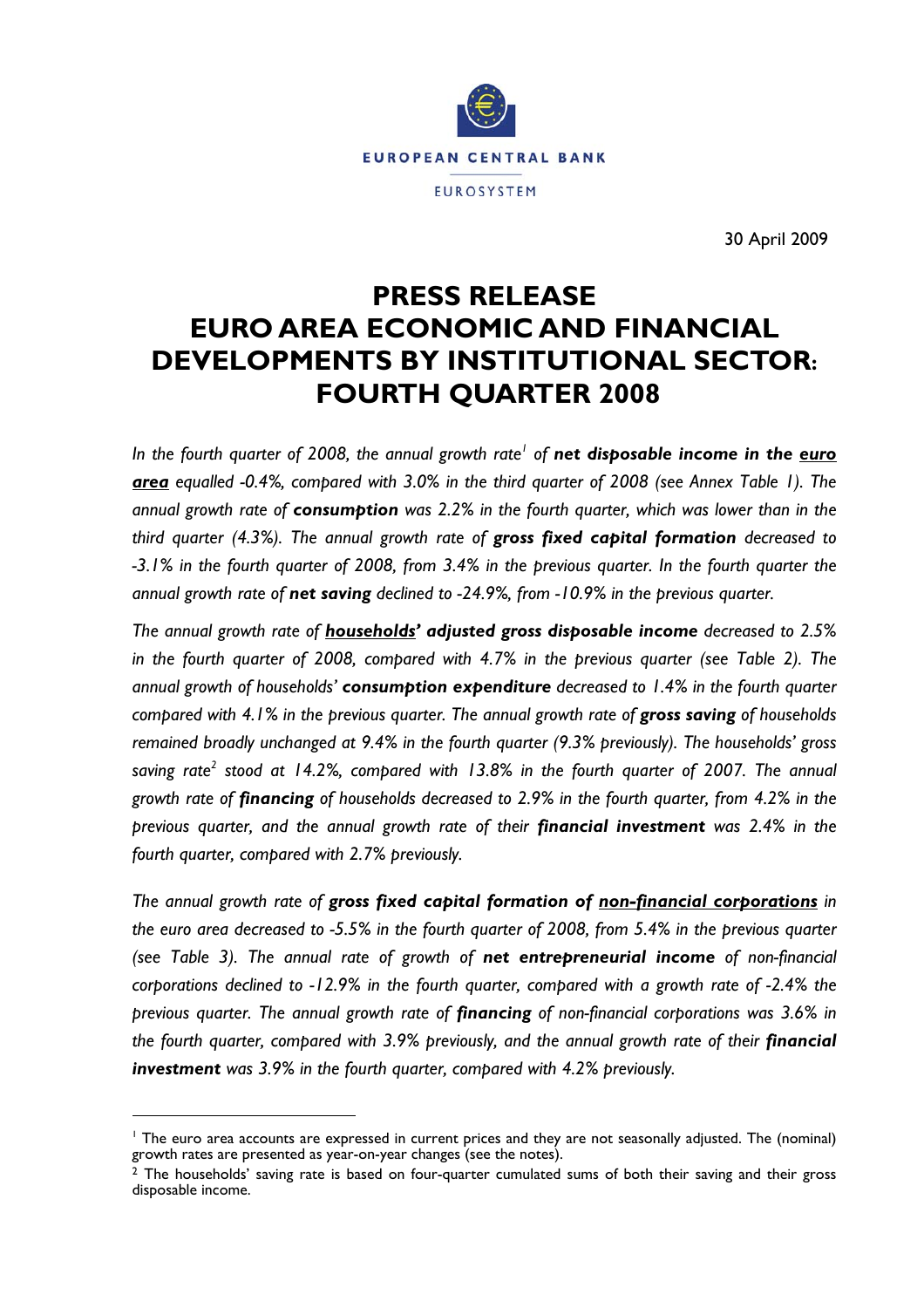#### **Total euro area economy**

The annual growth rate of euro area net disposable income has declined to -0.4% in the fourth quarter of 2008 as compared to a positive growth of 3.0% in the previous quarter. This negative growth rate in net disposable income is mainly due to shrinking net disposable income of financial corporations and general government that were not compensated by the positive growth rate in the household sector (see Chart 1). The decrease in the annual growth of **gross fixed capital formation** (-3.1%), compared to the previous quarter (+3.4%), was mainly due to negative investment growth by non-financial corporations and households (see Chart 2). The growth rate of **gross capital formation**<sup>3</sup> decreased to -1.3% in the fourth quarter, compared to 4.4% in the previous quarter. This negative investment growth coincided with a decline in the annual growth rate of euro area **net saving** to -24.9%, from -10.9% in the previous quarter as decreases in net saving of the government in particular exceeded increases in households' saving and in the deficit on the current account of the euro area balance of payments, that is foreign saving (see Chart 3).

### **Households**

l

The households' **adjusted gross disposable income** increased by 2.5% in the fourth quarter of 2008, compared to 4.7% in the previous quarter (see Chart 4). As usual, this increase was mainly driven by a growth in the **compensation of employees** (increased 3.0% in the fourth quarter of 2008, compared with 4.4% in the previous quarter, see Table 2).

The annual growth rate of households' **consumption expenditure** (1.4%) was below the annual growth rate of their disposable income, which led to a continued high growth of households' saving, by 9.4% (after 9.3% previously). The annual rate of change of gross fixed capital formation of households declined to -5.5% in the fourth quarter, down from -0.3% in the previous quarter. The four-quarter moving average households' gross saving rate increased slightly to 14.2% (from 13.8% in the corresponding quarter of 2007). The annual growth rate of **household sector's net lending**, 4 in contrast to its financial wealth, increased slightly to 2.2% in the fourth quarter of 2008, from 2.0% in the previous quarter.

The annual growth rate of **financing** of households via the incurrence of loans decreased to 3.6% in the fourth quarter of 2008, from 4.7% in the third quarter. This coincided with a decline in the annual growth of their **gross non-financial investment** to -3.2%, from -0.4% previously and of their **financial investment** to 2.4%, from 2.7% (see Chart 5).

**<sup>3</sup>** This also includes changes in inventories and net acquisitions of non-produced, non financial assets.

<sup>&</sup>lt;sup>4</sup> For the sectors households and non-financial corporations, the figures for net lending / net borrowing derived from the non-financial accounts differ somewhat from those derived from the financial accounts, due to remaining statistical discrepancies.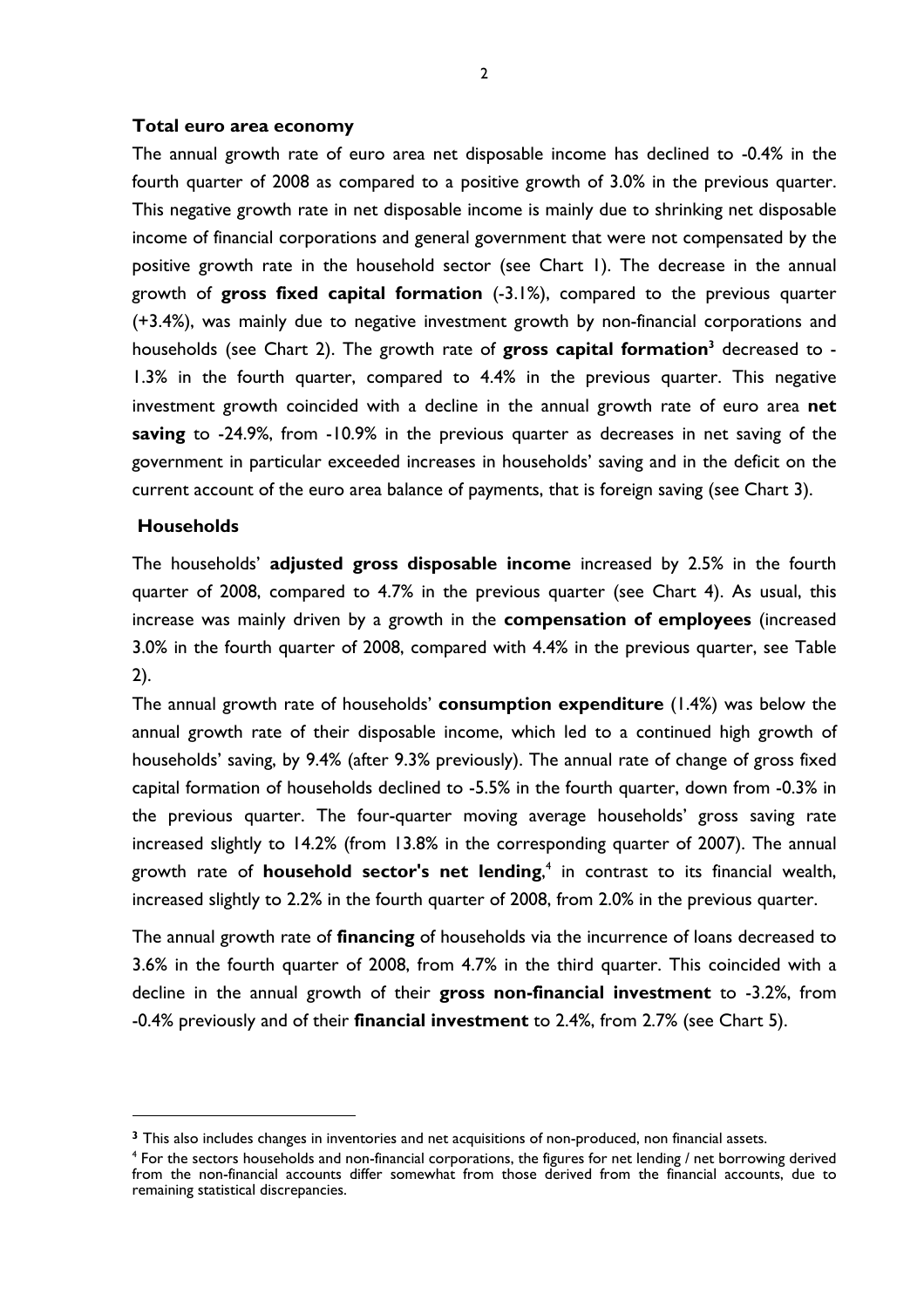Turning to the components of **households' financial investment**, the annual growth rate of their investment in currency and deposits increased to 7.1% in the fourth quarter of 2008, from 6.3% in the previous quarter. The annual growth rate of their investment in debt securities decreased to 2.2%, from 6.7% previously. The growth rate of household's investment in shares and other equity decreased to -3.1% in the fourth quarter, down from -2.8% previously. This decline was driven by higher net sales of mutual fund shares and quoted shares compared to the previous quarters. The annual growth rate of their additions to life insurance and pension fund reserves decreased to 3.6%, from 4.3% in the previous quarter.

Developments in the **households' financial balance sheet** were dominated by valuation changes of their financial assets. Households' **net financial wealth** decreased further by 13.9%, from an annual growth rate of -9.7% in the previous quarter (see Chart 6). This decline is mainly due to valuation losses, notably the market value of households' holdings of shares and other equity decreased by 31.6% in 2008 (see Table 2).

### **Non-financial corporations**

l

The annual growth rate of **net entrepreneurial income** of non-financial corporations<sup>5</sup> declined to -12.9% in the fourth quarter of 2008, from -2.4% in the previous quarter (see Table 3). This corresponds with a decline of net value added generated by non-financial corporations of -0.7%, after an increase of 3.2% in the previous quarter, and with a continued positive growth rate of compensation of employees payable and of interest and rent payable by this sector (see Chart 7 and Table 3).

**Gross fixed capital formation** of non-financial corporations decreased by 5.5% in the fourth quarter of 2008, after increasing by 5.4% in the previous quarter (see Chart 8). The annual growth rate of total gross non-financial investment declined to -3.3%, compared with 7.0% in the previous quarter. Non-financial corporations' net non-financial investment is predominantly financed by net borrowing, which decreased slightly in the fourth quarter.

In the fourth quarter of 2008, the annual growth rate of **financing** by non-financial corporations decreased to 3.6%, from 3.9% previously. The growth rate of their loan financing amounted to 8.1%, compared with 9.3% previously. The annual growth rate of their issuance of debt securities increased to 5.7%, from 5.1%. The annual growth rate of their equity financing, via the issuance of quoted and unquoted shares and other equity, increased slightly to 1.7%, from 1.5% in the previous quarter.

<sup>&</sup>lt;sup>5</sup> Net entrepreneurial income is broadly equivalent to current profits in business accounting (after the receipt and payment of interest and including the profits of foreign subsidiaries, but before the payment of income taxes and dividends).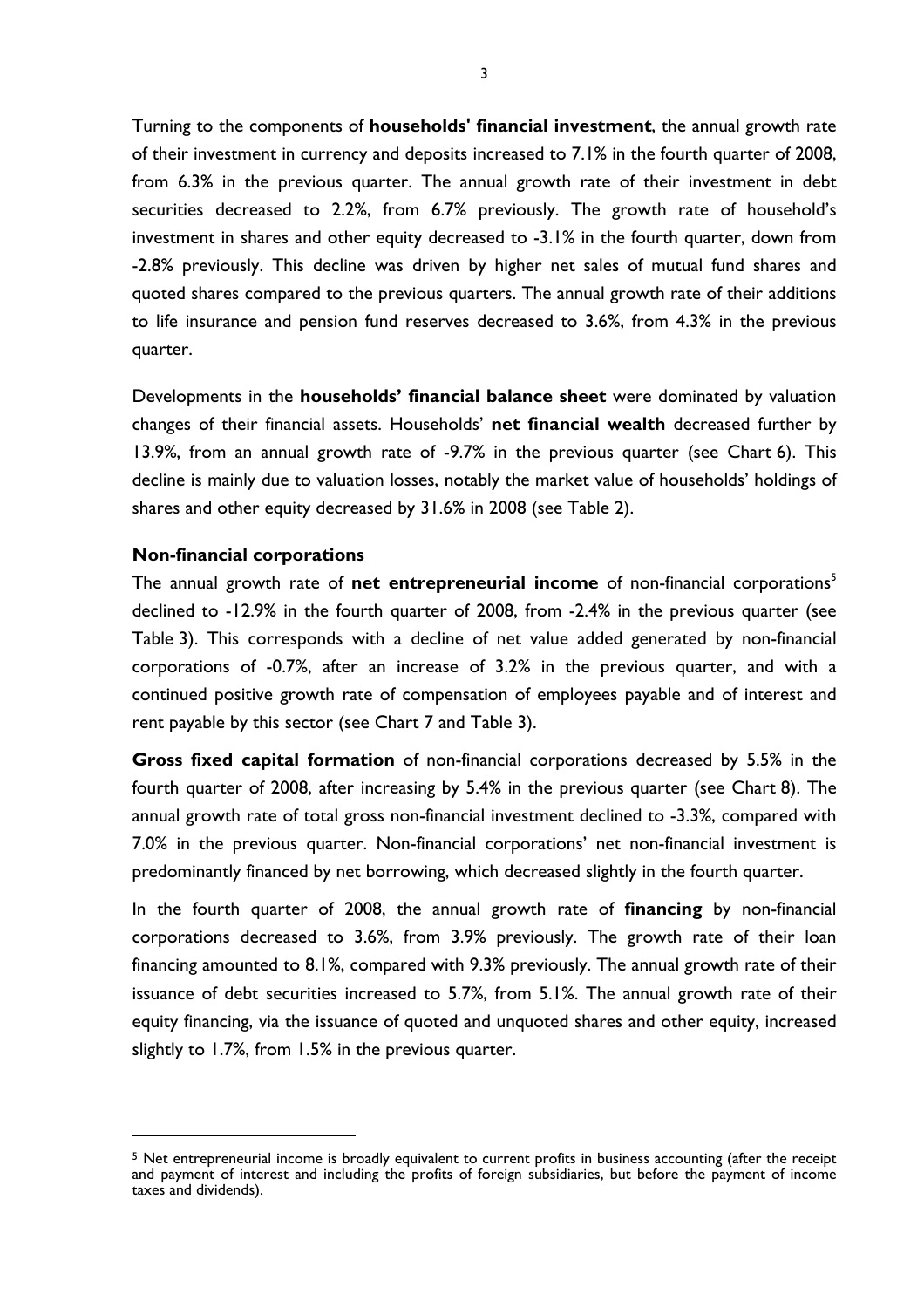**Financial investment growth** of non-financial corporations moderated to 3.9% after 4.2% in the previous quarter, while the annual growth rate of their investment in currency and deposits decreased to 2.0%, from 5.8% previously. The growth rate of loans granted increased to 13.5% in the fourth quarter of 2008, after 11.0% previously. The growth rate of their investment in shares and other equity increased to 4.9%, from 4.4% previously.

The outstanding amounts of assets and liabilities in the **financial balance sheet** of nonfinancial corporations declined in the fourth quarter of 2008, since the market value of both debt securities and shares and other equity (held as well as issued) decreased. The annual growth rate of financial assets declined to -10.5% in the fourth quarter from a decline of - 5.0% previously. The annual growth rate of financing declined to -11.6%, from -7.0% in the previous quarter (see Table 3).

## **Insurance corporations and pension funds**

The annual growth rate of **insurance technical reserves**, the major financing instrument of insurance corporations and pension funds, decreased to 3.8% in the fourth quarter of 2008, from 4.6% previously (see Table 6). The annual growth rate of the issuance of quoted shares increased to 0.8% from 0.2% previously. The annual growth rate of their **financial investment** increased to 4.6% from 4.0% previously. The growth rate of their investment in debt securities amounted to 5.1%, from 5.9% previously, while that of their investment in shares and other equity amounted to 2.7%, from 3.0% previously.

The outstanding amounts of assets and liabilities in the **financial balance sheet** of insurance corporations and pension funds declined somewhat as the market value of shares and other equity held and issued by them both declined. In particular, the market value of quoted shares held declined by 39.8% (after 29.1% previously) and that of mutual fund shares held declined by 10.7% (after an annual decline by 6.3 % in the previous quarter).

## **Additional information on the euro area accounts**

l

The euro area aggregates presented in this press release include data for Cyprus and Malta, also for the reference periods prior to their adoption of the euro. Slovakia will be covered by these statistics for the first time in the release referring to 2009Q1 data (to be published on 30 July 2009).

This press release incorporates revisions for the third quarter of 2008 and for previous quarters. The euro area accounts encompass integrated non-financial and financial accounts, including financial balance sheets. These quarterly European sector accounts are jointly compiled by the ECB and the European Commission (Eurostat), in close cooperation with the national central banks and the national statistical institutes in the EU.**<sup>6</sup>** The European sector accounts follow the methodology of the European System of Accounts 1995

<sup>6</sup> See http://ec.europa.eu/eurostat/sectoraccounts (Eurostat) for the non-financial accounts of the EU.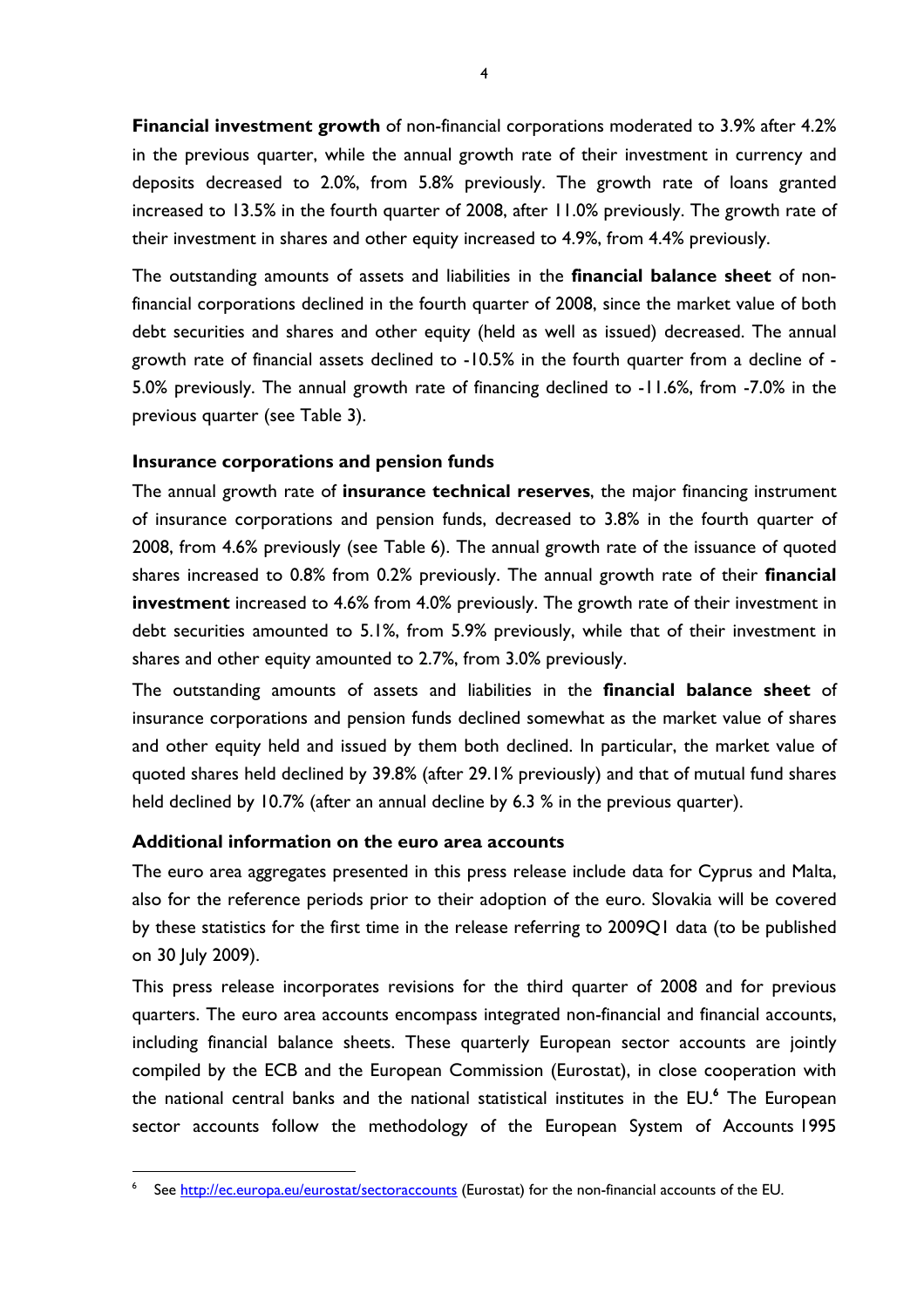(ESA 95).**<sup>7</sup>** A detailed set of quarterly data is published in Tables 3.1 - 3.5, "Euro area accounts", of the statistics section of the ECB's Monthly Bulletin. A comprehensive set of tables is made available at **http://www.ecb.eu/stats/acc/html/index.en.html** (ECB). The time series for the euro area accounts can be downloaded from the ECB's Statistical Data Warehouse. The publication of euro area economic and financial developments in the first quarter of 2009 is scheduled to take place on **30 July 2009** at 10.00 am (CET)**.** 

## **European Central Bank**

# **Directorate Communications/Press and Information Division**

Kaiserstrasse 29, D-60311 Frankfurt am Main

Tel.: 0049 69 1344 7455, Fax: 0049 69 1344 7404

Internet: http://www.ecb.europa.eu

**Reproduction is permitted provided that the source is acknowledged.** 

l

<sup>7</sup> For more details, see http://forum.europa.eu.int/irc/dsis/nfaccount/info/data/esa95/en/titelen.htm.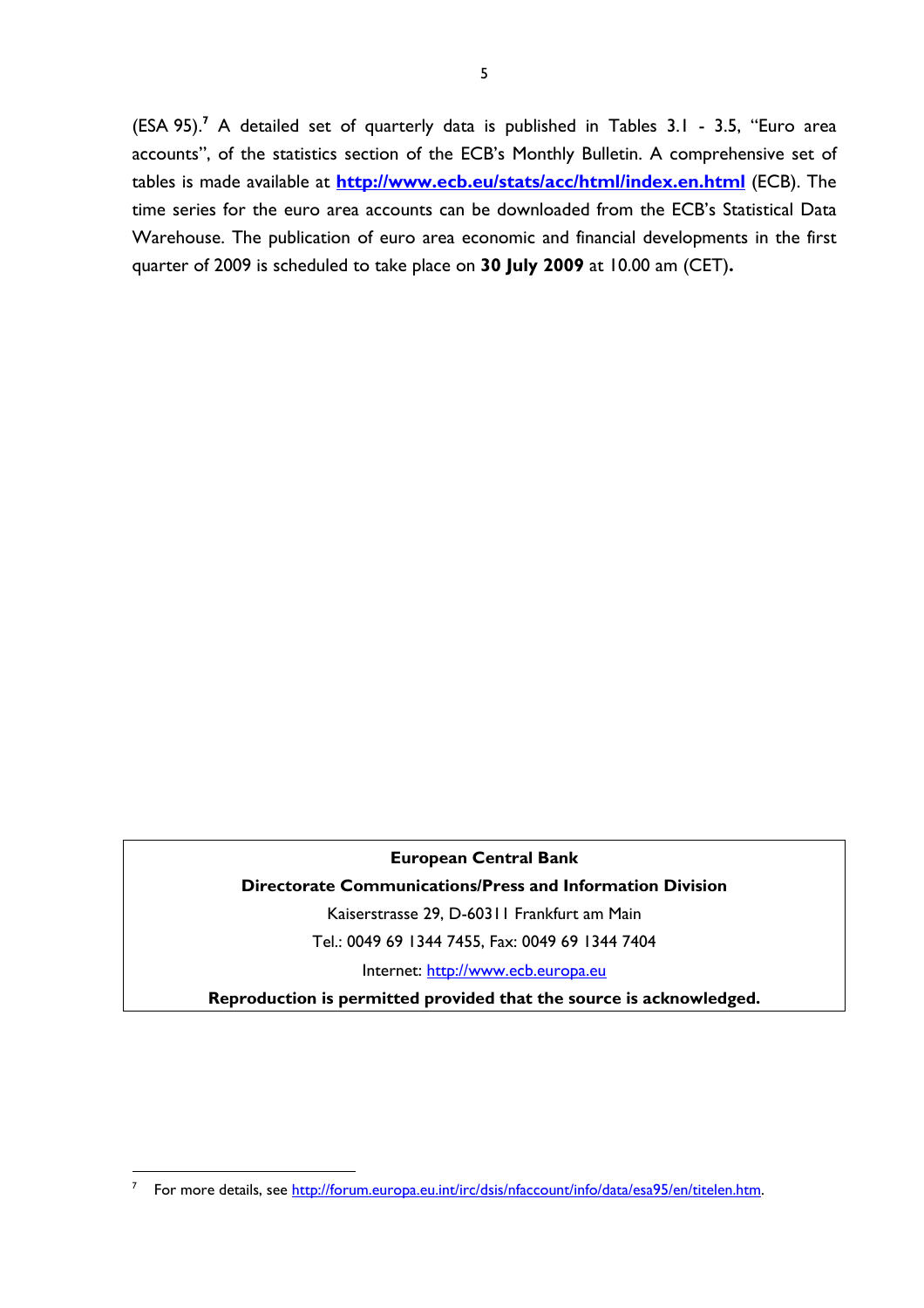Annex:

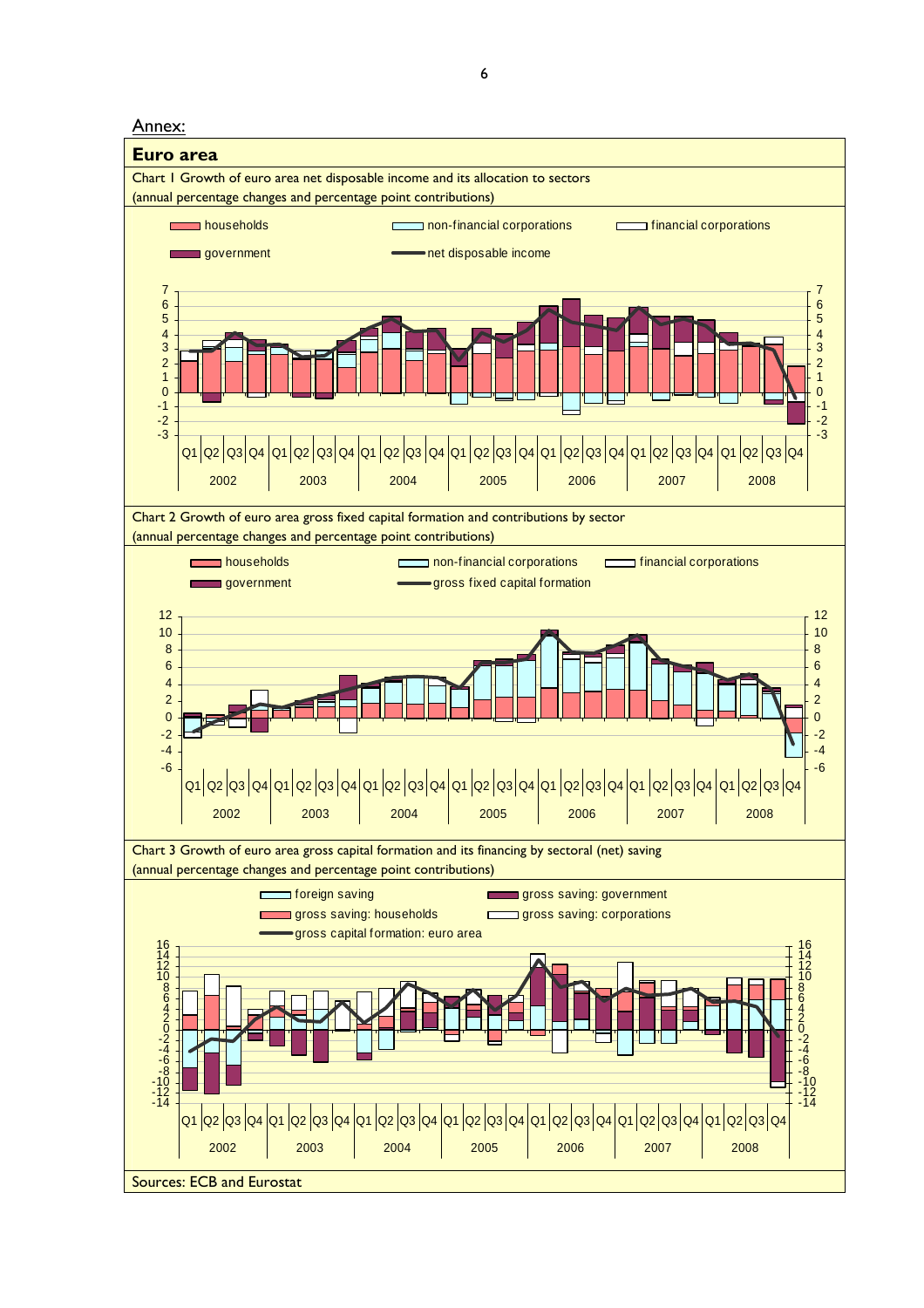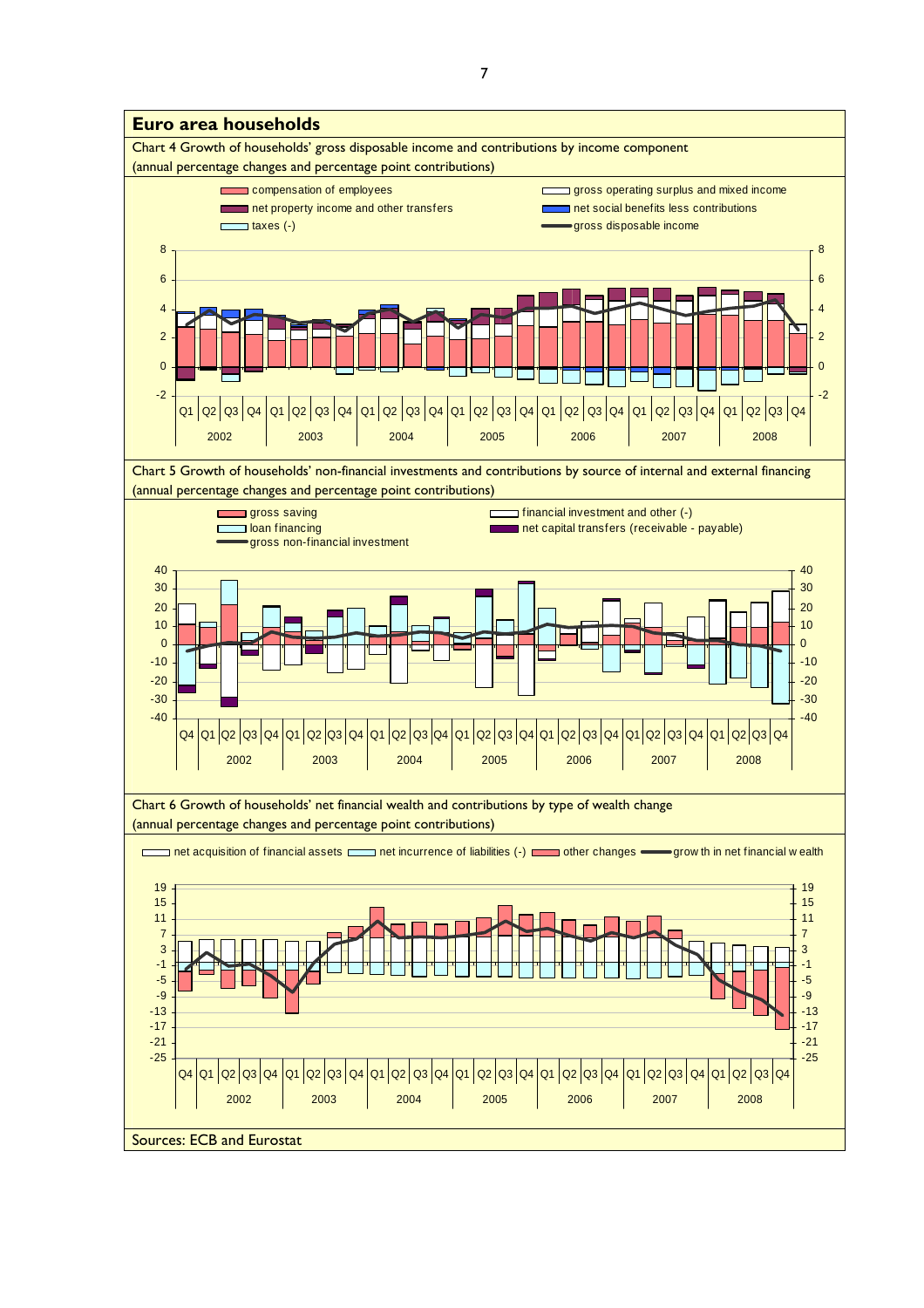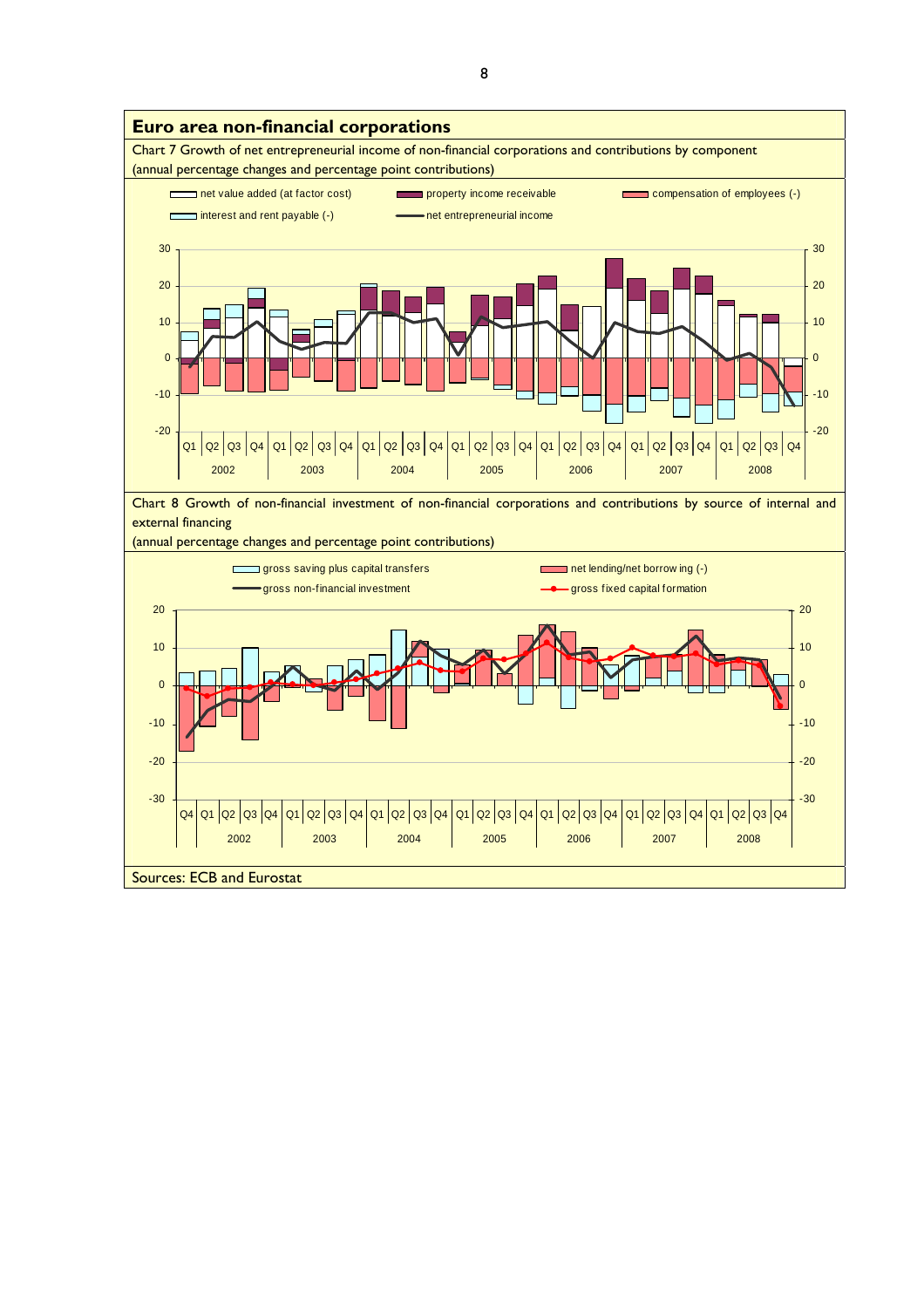*Notes*

• *The annual growth rate of non-financial transactions and of outstanding financial assets and liabilities (stocks) is calculated as the percentage change between the value of the transaction or outstanding amount for a given quarter and that value recorded four quarters earlier. Let <sup>t</sup> x be the level of a non-financial transaction or end-of-quarter stock, then its annual percentage change*  $g(x_t)$  *is calculated as:* 

$$
g(x_t) = \frac{\left(x_t - x_{t-4}\right)}{x_{t-4}} \cdot 100.
$$

• *The annual growth rate used to analyse financial transactions refers to the total value of transactions during the year in relation to the outstanding stock a year before. These growth*  rates for financial transactions exclude the effect on the outstanding stock of revaluations, *reclassifications, and further changes that do not arise from transactions. When*  $f_t$  *represents the value of transactions in a particular financial instrument, and*  $F_t$  *represents the value of the corresponding stock outstanding at the end of quarter t, then the annual growth rate*  $g(f_t)$  *is calculated as the sum of the transactions during the year divided by the outstanding stock a year ago:* 

$$
g(f_t) = \left(\sum_{i=0}^{3} f_{t-i} f_{t-4}\right) * 100
$$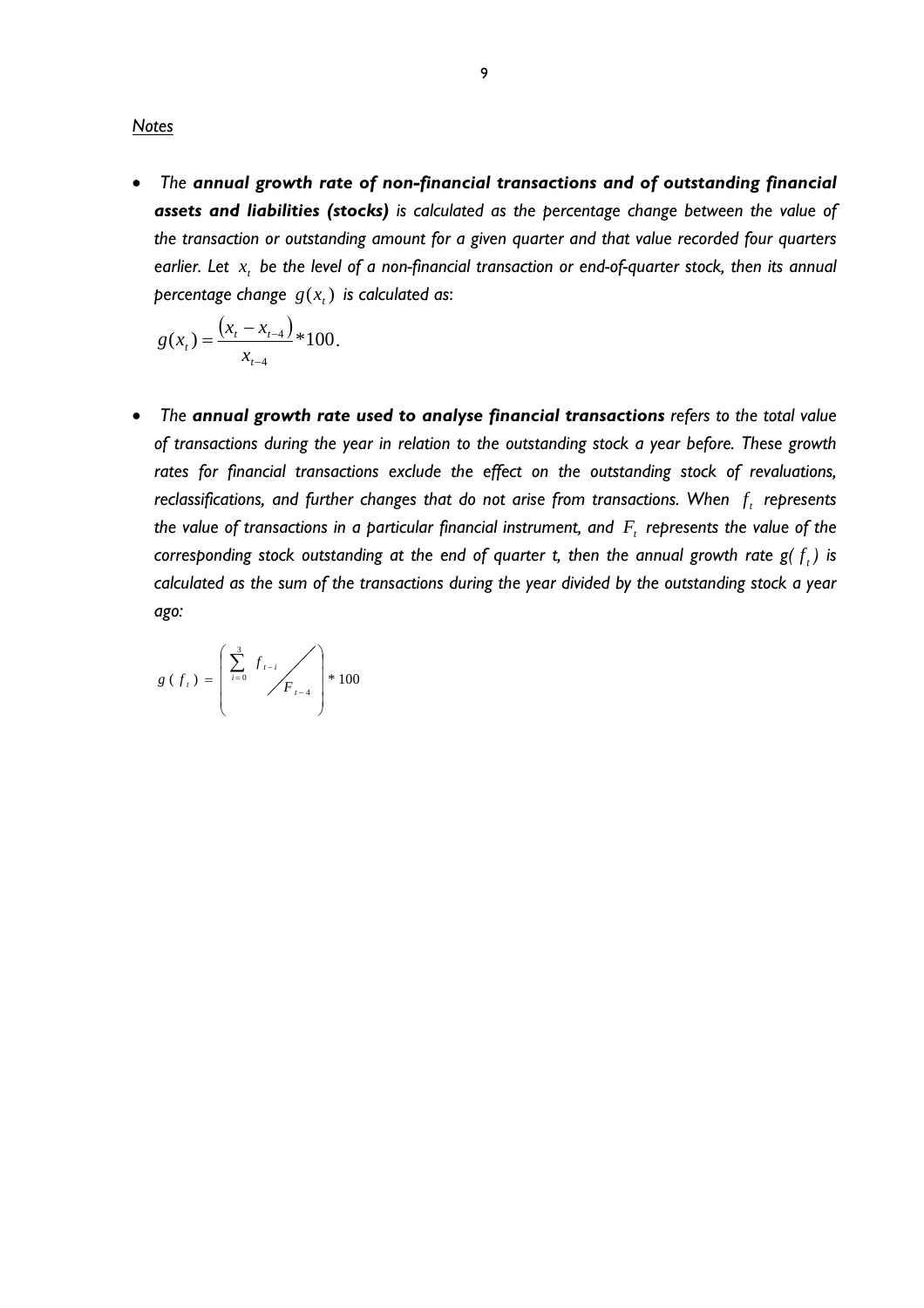Table 1 **Income, consumption, saving, investment and net lending / net borrowing: euro area and contributions by sector** EUR billions

| Non-financial transactions                                    | changes $1$<br>four-quarter-cumulated sums |                |                |           |                                    |                |                |         | annual percentage percentage of euro<br>area NDI |               |        |  |
|---------------------------------------------------------------|--------------------------------------------|----------------|----------------|-----------|------------------------------------|----------------|----------------|---------|--------------------------------------------------|---------------|--------|--|
|                                                               | 2005                                       | 2006           |                |           | 2007Q4 2008Q1 2008Q2 2008Q3 2008Q4 |                |                |         | 2008Q3 2008Q4                                    | 2007Q4 2008Q4 |        |  |
| Net disposable income (NDI):                                  |                                            |                |                |           |                                    |                |                |         |                                                  |               |        |  |
| Euro area                                                     | 6,852                                      | 7,184          | 7,546          | 7,606     | 7,670                              | 7,725          | 7,717          | 3.0     | $-0.4$                                           | 100.0         | 100.0  |  |
| Households <sup>2)</sup>                                      | 5,054                                      | 5,251          | 5,453          | 5,506     | 5,566                              | 5,629          | 5,665          | 4.7     | 2.6                                              | 72.3          | 73.4   |  |
| Non-financial corporations                                    | 88                                         | 51             | 37             | 23        | 24                                 | 14             | 15             |         |                                                  | 0.5           | 0.2    |  |
| Financial corporations                                        | 152                                        | 148            | 189            | 199       | 199                                | 208            | 195            |         |                                                  | 2.5           | 2.5    |  |
| General government                                            | 1,559                                      | 1,735          | 1,867          | 1,878     | 1,879                              | 1,873          | 1,843          | $-1.5$  | $-5.5$                                           | 24.7          | 23.9   |  |
| <b>Consumption expenditure:</b>                               |                                            |                |                |           |                                    |                |                |         |                                                  |               |        |  |
| Euro area                                                     | 6,327                                      | 6,594          | 6,845          | 6,914     | 6,989                              | 7,062          | 7,102          | 4.3     | 2.2                                              | 90.7          | 92.0   |  |
| Households <sup>2)</sup>                                      | 4,669                                      | 4,870          | 5,053          | 5,105     | 5,156                              | 5,208          | 5,227          | 4.1     | 1.4                                              | 67.0          | 67.7   |  |
| General government collective consumption                     | 661                                        | 679            | 704            | 711       | 721                                | 729            | 738            | 5.1     | 4.3                                              | 9.3           | 9.6    |  |
| General government social transfers in kind <sup>3)</sup>     | 997                                        | 1,045          | 1,087          | 1,097     | 1,112                              | 1,124          | 1,137          | 4.6     | 4.2                                              | 14.4          | 14.7   |  |
| Net saving:                                                   |                                            |                |                |           |                                    |                |                |         |                                                  |               |        |  |
| Euro area                                                     | 525                                        | 590            | 701            | 693       | 681                                | 663            | 615            | $-10.9$ | $-24.9$                                          | 9.3           | 8.0    |  |
| Households <sup>2)</sup>                                      | 444                                        | 440            | 459            | 462       | 474                                | 485            | 503            | 17.7    | 14.9                                             | 6.1           | 6.5    |  |
| Non-financial corporations                                    | 76                                         | 36             | 36             | 23        | 24                                 | 14             | 15             |         |                                                  | 0.5           | 0.2    |  |
| Financial corporations                                        | 104                                        | 103            | 131            | 138       | 137                                | 144            | 129            |         |                                                  | 1.7           | 1.7    |  |
| General government                                            | -99                                        | 11             | 75             | 70        | 46                                 | 20             | $-32$          |         |                                                  | 1.0           | $-0.4$ |  |
| <b>Consumption of fixed capital:</b>                          |                                            |                |                |           |                                    |                |                |         |                                                  |               |        |  |
| Euro area                                                     | 1,178                                      | 1,235          | 1,299          | 1,311     | 1,323                              | 1,335          | 1,347          | 3.7     | 3.6                                              | 17.2          | 17.5   |  |
| Households <sup>2)</sup>                                      | 317                                        | 334            | 353            | 356       | 359                                | 362            | 363            | 2.9     | 2.0                                              | 4.7           | 4.7    |  |
| Non-financial corporations                                    | 667                                        | 698            | 735            | 743       | 750                                | 758            | 766            | 4.1     | 4.4                                              | 9.7           | 9.9    |  |
| Financial corporations                                        | 41                                         | 43             | 44             | 44        | 44                                 | 44             | 45             | 1.0     | 1.6                                              | 0.6           | 0.6    |  |
| General government                                            | 152                                        | 160            | 167            | 169       | 170                                | 172            | 173            | 4.0     | 3.8                                              | 2.2           | 2.2    |  |
| Net capital transfers (receivables-payables):                 |                                            |                |                |           |                                    |                |                |         |                                                  |               |        |  |
| Euro area                                                     | 13                                         | 15             | 14             | 15        | 15                                 | 14             | 13             |         |                                                  | 0.2           | 0.2    |  |
| Households <sup>2)</sup>                                      | 24                                         | 22             | 16             | 17        | 18                                 | 18             | 18             |         |                                                  | 0.2           | 0.2    |  |
| Non-financial corporations                                    | 61                                         | 71             | 67             | 67        | 71                                 | 73             | 72             |         |                                                  | 0.9           | 0.9    |  |
| Financial corporations                                        | $-13$                                      | $-7$           | $\overline{4}$ | 6         | $\overline{7}$                     | $\overline{2}$ | 3              |         |                                                  | 0.1           | 0.0    |  |
| General government                                            | $-59$                                      | $-71$          | $-73$          | $-75$     | $-81$                              | $-79$          | $-80$          |         |                                                  | $-1.0$        | $-1.0$ |  |
| Gross fixed capital formation:                                |                                            |                |                |           |                                    |                |                |         |                                                  |               |        |  |
| Euro area                                                     | 1,699                                      | 1,844          | 1,974          | 1,995     | 2,021                              | 2,038          | 2,022          | 3.4     | $-3.1$                                           | 26.2          | 26.2   |  |
| Households <sup>2)</sup>                                      | 544                                        | 599            | 635            | 638       | 640                                | 640            | 631            | $-0.3$  | $-5.5$                                           | 8.4           | 8.2    |  |
| Non-financial corporations                                    | 913                                        | 986            | 1,070          | 1,084     | 1,103                              | 1,117          | 1,102          | 5.4     | $-5.5$                                           | 14.2          | 14.3   |  |
| Financial corporations                                        | 40                                         | 47             | 43             | 44        | 46                                 | 48             | 54             | 10.8    | 71.0                                             | 0.6           | 0.7    |  |
| General government                                            | 202                                        | 211            | 227            | 229       | 232                                | 234            | 235            | 2.8     | 1.8                                              | 3.0           | 3.0    |  |
| Net acquisition of other non-financial assets <sup>4)</sup> : |                                            |                |                |           |                                    |                |                |         |                                                  |               |        |  |
| Euro area                                                     | 6                                          | 13             | 19             | 24        | 26                                 | 31             | 41             |         |                                                  | 0.3           | 0.5    |  |
| Households <sup>2)</sup>                                      | $-1$                                       | $\mathbf 0$    | $-1$           | $\pmb{0}$ | $-2$                               | $-2$           | $\overline{2}$ |         |                                                  | 0.0           | 0.0    |  |
| Non-financial corporations                                    | $\overline{7}$                             | 16             | 22             | 26        | 28                                 | 32             | 38             |         |                                                  | 0.3           | 0.5    |  |
| Financial corporations                                        | $\mathbf 0$                                | $\overline{0}$ | $-2$           | $-1$      | $\mathbf 0$                        | $\mathbf{1}$   | $\mathbf{1}$   |         |                                                  | 0.0           | 0.0    |  |
| General government                                            | $-1$                                       | $-3$           | 0              | 0         | $\mathbf 0$                        | $\mathbf 0$    | $\mathbf 0$    |         |                                                  | 0.0           | 0.0    |  |
| Net lending (+) / net borrowing (-):                          |                                            |                |                |           |                                    |                |                |         |                                                  |               |        |  |
| Euro area                                                     | 11                                         | $-18$          | 21             | $-1$      | $-28$                              | $-56$          | $-87$          |         |                                                  | 0.3           | $-1.1$ |  |
| Households <sup>2)</sup>                                      | 242                                        | 197            | 194            | 196       | 213                                | 228            | 253            |         |                                                  | 2.6           | 3.3    |  |
| Non-financial corporations                                    | $-117$                                     | $-197$         | $-254$         | $-277$    | $-286$                             | $-305$         | $-288$         |         |                                                  | $-3.4$        | $-3.7$ |  |
| Financial corporations                                        | 93                                         | 91             | 139            | 146       | 142                                | 142            | 122            |         |                                                  | 1.8           | 1.6    |  |
| General government                                            | $-207$                                     | $-109$         | $-58$          | $-66$     | $-96$                              | $-122$         | $-174$         |         |                                                  | $-0.8$        | $-2.3$ |  |

Sources: ECB and Eurostat

1) Annual percentage changes are calculated as 100\*( $x_t-x_{t-4}$ )/ $x_{t-4}$  where  $x_t$  stands for the transaction x in quarter t, and  $x_{t-4}$  for the transaction four quarters earlier.

2) Households and non-profit institutions serving households.

3) Transfers of goods and services by government units and non-profit institutions serving households (NPISHs) to individual households.

4) Changes in inventories, acquisitions less disposals of valuables and acquisitions less disposals of non-produced non-financial assets (e.g. land).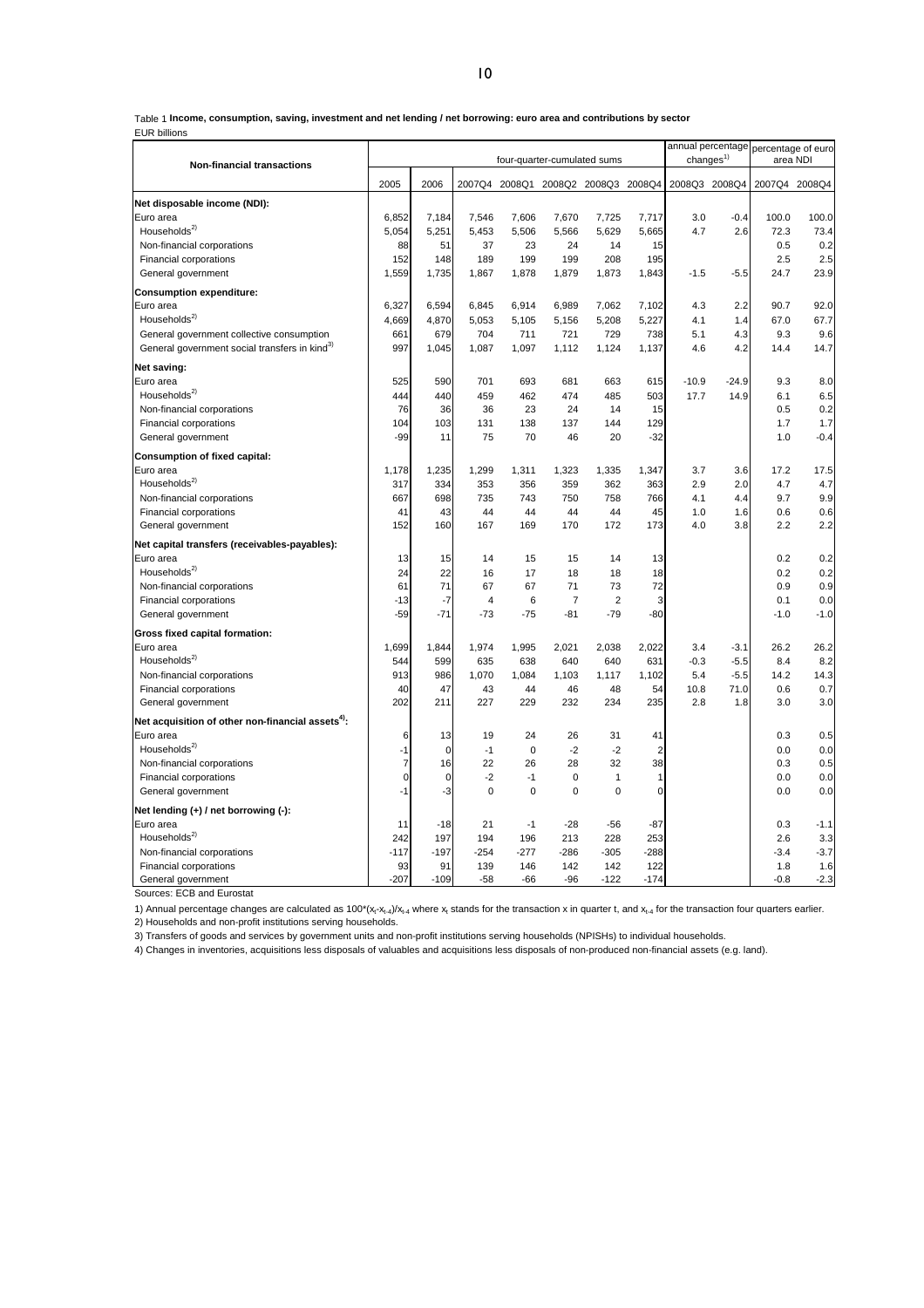#### Table 2 **Households1)**

| <b>EUR billions</b> |  |
|---------------------|--|
|---------------------|--|

|                                                              |                |             |             |                                |                 |                 |                |         | annual percentage                          | percentage of                                 |                |  |
|--------------------------------------------------------------|----------------|-------------|-------------|--------------------------------|-----------------|-----------------|----------------|---------|--------------------------------------------|-----------------------------------------------|----------------|--|
| <b>Non-financial transactions</b>                            |                |             |             | four-quarter-cumulated sums    |                 |                 |                |         | changes <sup>2)</sup>                      | HGDI, adjusted <sup>3)</sup>                  |                |  |
|                                                              | 2005           | 2006        |             | 2007Q4 2008Q1                  | 2008Q2          | 2008Q3          | 2008Q4         |         | 2008Q3 2008Q4                              | 2007Q4 2008Q4                                 |                |  |
| Compensation of employees                                    | 3,898          | 4.057       | 4.238       | 4,287                          | 4,335           | 4,380           | 4.414          | 4.4     | 3.0                                        | 72.3                                          | 72.4           |  |
| Gross operating surplus and mixed income                     | 1,322          | 1,398       | 1,480       | 1,501                          | 1,520           | 1,536           | 1,545          | 4.2     | 2.4                                        | 25.2                                          | 25.4           |  |
| Property income (receivable - payable)                       | 806            | 851         | 881         | 885                            | 892             | 899             | 893            |         |                                            | 15.0                                          | 14.7           |  |
| Net social benefits and contributions (rec. -pay.)           | 18             | 6           | $-11$       | $-14$                          | $-15$           | $-13$           | $-12$          |         |                                            | $-0.2$                                        | $-0.2$         |  |
| Other current transfers (rec. - pay.)                        | 66             | 66          | 69          | 69                             | 72              | 73              | 74             |         |                                            | 1.2                                           | 1.2            |  |
| Taxes (on income and wealth) (-)                             | 740            | 793         | 851         | 865                            | 879             | 886             | 888            | 3.4     | 0.7                                        | 14.5                                          | 14.6           |  |
| Gross disposable income (HGDI)                               | 5,371          | 5,585       | 5,806       | 5,862                          | 5,926           | 5,990           | 6,028          | 4.6     | 2.5                                        | 99.0                                          | 98.9           |  |
| +Adj. for change in net worth in pension fund <sup>3)</sup>  | 60             | 59          | 60          | 61                             | 63              | 65              | 66             | 13.5    | 2.6                                        | 1.0                                           | 1.1            |  |
| Gross disposable income (HGDI) plus adjustment <sup>3)</sup> | 5,431          | 5,644       | 5,865       | 5,923                          | 5,989           | 6,055           | 6,094          | 4.7     | 2.5                                        | 100.0                                         | 100.0          |  |
| <b>Consumption expenditure</b>                               | 4,669          | 4,870       | 5,053       | 5,105                          | 5,156           | 5,208           | 5,227          | 4.1     | 1.4                                        | 86.2                                          | 85.8           |  |
| <b>Gross saving</b>                                          | 762            | 774         | 812         | 817                            | 833             | 847             | 867            | 9.3     | 9.4                                        | 13.8                                          | 14.2           |  |
| Net capital transfers (receivables-payables)                 | 24             | 22          | 16          | 17                             | 18              | 18              | 18             |         |                                            | 0.3                                           | 0.3            |  |
| <b>Gross fixed capital formation</b>                         | 544            | 599         | 635         | 638                            | 640             | 640             | 631            | $-0.3$  | $-5.5$                                     | 10.8                                          | 10.3           |  |
| Net acquisition of other non-financial assets <sup>4)</sup>  | $-1$           | $\mathbf 0$ | $-1$        | $\mathbf 0$                    | $-2$            | $-2$            | $\overline{2}$ |         |                                            | 0.0                                           | 0.0            |  |
| Net lending (+) / net borrowing (-)                          | 242            | 197         | 194         | 196                            | 213             | 228             | 253            |         |                                            | 3.3                                           | 4.1            |  |
|                                                              |                |             |             |                                |                 |                 |                |         | annual growth                              | percentage of                                 |                |  |
| <b>Financial transactions</b>                                |                |             |             | four-quarter-cumulated sums    |                 |                 |                |         | rates <sup>5)</sup>                        | HGDI, adjusted <sup>3)</sup>                  |                |  |
|                                                              | 2005           | 2006        |             | 2007Q4 2008Q1                  | 2008Q2          | 2008Q3          | 2008Q4         | 2008Q3  | 2008Q4                                     | 2007Q4 2008Q4                                 |                |  |
| <b>Financial investment</b>                                  | 674            | 695         | 627         | 559                            | 519             | 480             | 436            | 2.7     | 2.4                                        | 10.7                                          | 7.2            |  |
| Currency and deposits                                        | 242            | 285         | 323         | 349                            | 350             | 351             | 404            | 6.3     | 7.1                                        | 5.5                                           | 6.6            |  |
| Debt securities                                              | $-19$          | 95          | 42          | 55                             | 89              | 88              | 29             | 6.7     | 2.2                                        | 0.7                                           | 0.5            |  |
| Shares and other equity                                      | 112            | $-38$       | $-22$       | $-85$                          | $-112$          | $-148$          | $-162$         | $-2.8$  | $-3.1$                                     | $-0.4$                                        | $-2.7$         |  |
| Quoted shares                                                | $\overline{2}$ | $-20$       | $-11$       | $-41$                          | $-34$           | $-42$           | $-48$          | $-3.5$  | $-4.3$                                     | $-0.2$                                        | $-0.8$         |  |
| Unquoted shares and other equity                             | 64             | 6           | 24          | 23                             | 27              | 21              | 38             | 0.9     | 1.6                                        | 0.4                                           | 0.6            |  |
| Mutual fund shares                                           | 46             | $-24$       | $-34$       | $-67$                          | $-104$          | $-127$          | $-152$         | $-7.5$  | $-9.1$                                     | $-0.6$                                        | $-2.5$         |  |
| Life insurance and pension fund reserves                     | 293            | 311         | 267         | 247                            | 225             | 209             | 174            | 4.3     | 3.6                                        | 4.6                                           | 2.9            |  |
| Other financial assets <sup>6)</sup>                         | 46             | 42          | 16          | $-7$                           | $-33$           | $-20$           | $-10$          |         |                                            | 0.3                                           | $-0.2$         |  |
| Financing                                                    | 422            | 446         | 411         | 347                            | 293             | 249             | 175            | 4.2     | 2.9                                        | 7.0                                           | 2.9            |  |
| Loans                                                        | 391            | 393         | 347         | 314                            | 285             | 248             | 196            | 4.7     | 3.6                                        | 5.9                                           | 3.2            |  |
| Short-term                                                   | 16             | 11          | 10          | 10                             | 13              | 13              | 6              | 4.1     | 1.7                                        | 0.2                                           | 0.1            |  |
| Long-term                                                    | 374            | 381         | 336         | 304                            | 272             | 234             | 191            | 4.7     | 3.7                                        | 5.7                                           | 3.1            |  |
| Other liabilities <sup>7)</sup>                              | 31<br>252      | 54<br>248   | 65          | 33                             | 8               | $\mathbf{1}$    | $-21$<br>262   |         |                                            | 1.1                                           | $-0.4$         |  |
| Net lending (+) / net borrowing (-) (financial accounts)     | 531            | 557         | 215<br>$-3$ | 212<br>$-772$                  | 226<br>$-1,157$ | 232<br>$-1,379$ | $-1,901$       | 2.0     | 2.2                                        | 3.7<br>$-0.1$                                 | 4.3<br>$-31.2$ |  |
| Changes in financial wealth not due to transactions          |                |             |             |                                |                 |                 |                |         |                                            |                                               |                |  |
| <b>Financial balance sheet</b>                               |                |             |             |                                |                 |                 |                |         | annual percentage<br>changes <sup>2)</sup> | percentage of<br>HGDI, adjusted <sup>3)</sup> |                |  |
|                                                              | 2005           | 2006        | 2007Q4      | end-of-period stocks<br>2008Q1 | 2008Q2          | 2008Q3          | 2008Q4         | 2008Q3  | 2008Q4                                     | 2007Q4 2008Q4                                 |                |  |
| <b>Financial investment</b>                                  | 16.047         | 17,301      | 17,899      | 17,400                         | 17,235          | 16,878          | 16.451         | $-5.0$  | $-8.1$                                     | 305.2                                         | 270.0          |  |
| Currency and deposits                                        | 5,119          | 5,399       | 5,727       | 5,766                          | 5,874           | 5,911           | 6,129          | 6.2     | 7.0                                        | 97.6                                          | 100.6          |  |
| Debt securities                                              | 1,213          | 1,317       | 1,361       | 1,393                          | 1,382           | 1,347           | 1,270          | 2.3     | $-6.7$                                     | 23.2                                          | 20.8           |  |
| Shares and other equity                                      | 4,831          | 5,299       | 5,249       | 4,697                          | 4,439           | 4,094           | 3,588          | $-23.5$ | $-31.6$                                    | 89.5                                          | 58.9           |  |
| Quoted shares                                                | 991            | 1,174       | 1,138       | 942                            | 856             | 736             | 590            | $-38.6$ | $-48.1$                                    | 19.4                                          | 9.7            |  |
| Unquoted shares and other equity                             | 2,200          | 2,449       | 2,441       | 2,203                          | 2,085           | 1,936           | 1,685          | $-21.4$ | $-31.0$                                    | 41.6                                          | 27.7           |  |
| Mutual fund shares                                           | 1,641          | 1,676       | 1,671       | 1,552                          | 1,498           | 1,422           | 1,313          | $-15.9$ | $-21.4$                                    | 28.5                                          | 21.5           |  |
| Life insurance and pension fund reserves                     | 4,245          | 4,611       | 4,876       | 4,856                          | 4,875           | 4,858           | 4,806          | 0.7     | $-1.4$                                     | 83.1                                          | 78.9           |  |
| Other financial assets <sup>6)</sup>                         | 640            | 674         | 686         | 688                            | 665             | 669             | 658            |         |                                            | 11.7                                          | 10.8           |  |
| Financing                                                    | 5,244          | 5,692       | 6,078       | 6,139                          | 6,184           | 6,231           | 6,270          | 4.3     | 3.2                                        | 103.6                                         | 102.9          |  |
| Loans                                                        | 4,692          | 5,082       | 5,416       | 5,458                          | 5,521           | 5,568           | 5,612          | 4.6     | 3.6                                        | 92.3                                          | 92.1           |  |
| Short-term                                                   | 313            | 319         | 328         | 325                            | 334             | 331             | 332            | 3.7     | 1.4                                        | 5.6                                           | 5.5            |  |
| Long-term                                                    | 4,380          | 4,762       | 5,088       | 5,134                          | 5,187           | 5,237           | 5,280          | 4.7     | 3.8                                        | 86.7                                          | 86.6           |  |
| Other liabilities <sup>7)</sup>                              | 552            | 610         | 663         | 681                            | 662             | 663             | 657            |         |                                            | 11.3                                          | 10.8           |  |
| <b>Net financial wealth</b>                                  | 10,803         | 11.609      | 11.821      | 11.261                         | 11.052          | 10.647          | 10.181         | $-9.7$  | $-13.9$                                    | 201.5                                         | 167.1          |  |

Sources: ECB and Eurostat

1) Households and non-profit institutions serving households.

2) Annual percentage changes are calculated as  $100*(x_1-x_4)$ ,  $x_4$  where  $x_1$  stands for the transaction or end-of-quarter stock x in quarter t, and  $x_1$  for the transaction or stock four quarters earlier.

3) Net adjustment for the change in net equity of households in pension fund reserves (receivables - payables).

4) Changes in inventories, acquisitions less disposals of valuables and acquisitions less disposals of non-produced non-financial assets (e.g. land).

5) Annual growth rates for financial transactions are calculated as 100\*(f<sub>t</sub>+f<sub>t-1</sub>+f<sub>t-2</sub>+f<sub>t-3</sub>)/F<sub>t-4</sub> where f<sub>t</sub> stands for the transactions in quarter t, and F<sub>t-4</sub> for the end-of-quarter stock value four quarters earlier.

6) Loans granted, prepayments of insurance premiums and reserves for outstanding claims and other accounts receivable.

7) Financial derivative net liabilities, pension fund reserves and other accounts payable.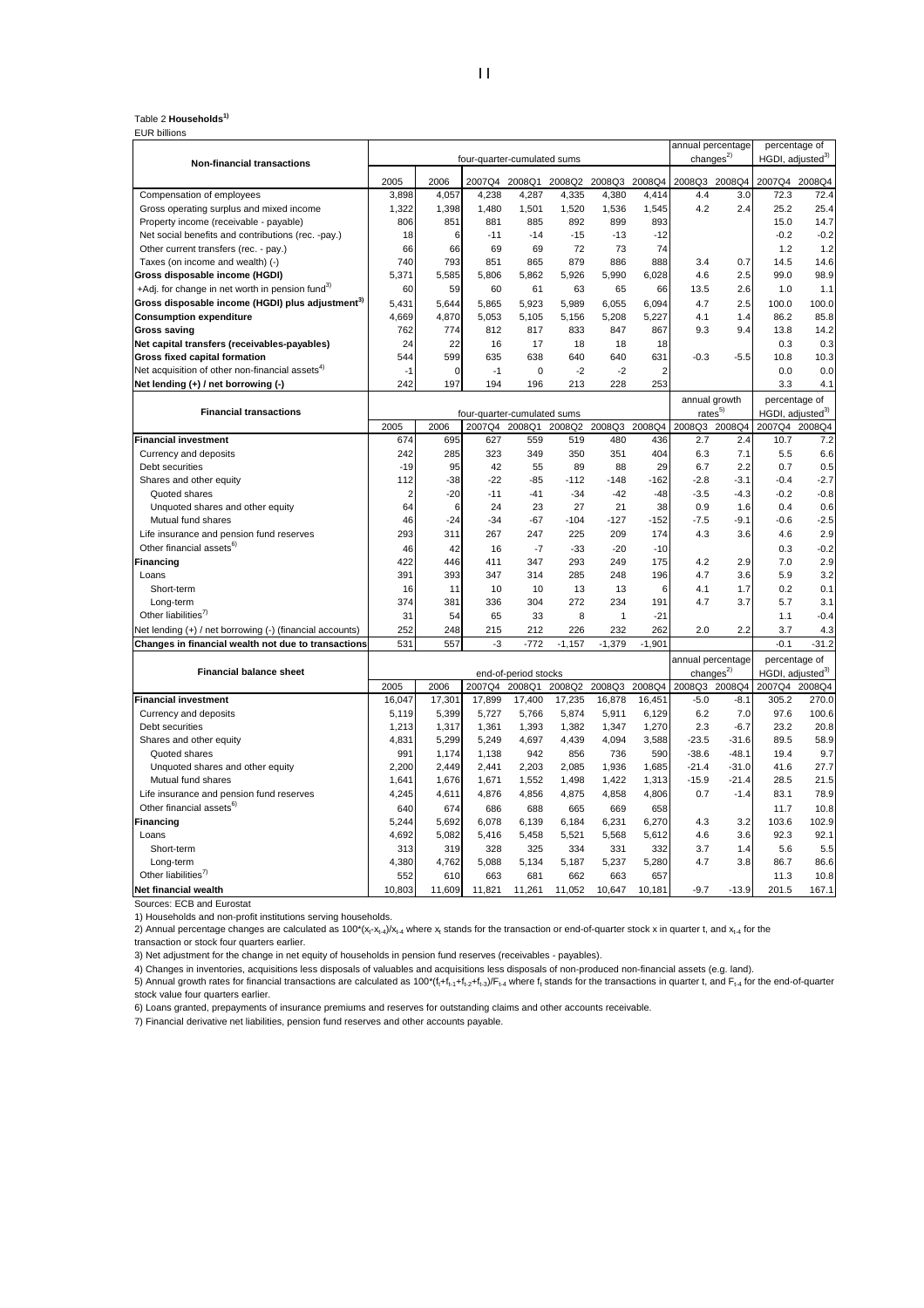#### Table 3 **Non-financial corporations**

EUR billions

|                                                              |                |             |                             |                      |                |              |                |         | annual percentage  | percentage of              |               |
|--------------------------------------------------------------|----------------|-------------|-----------------------------|----------------------|----------------|--------------|----------------|---------|--------------------|----------------------------|---------------|
| <b>Non-financial transactions</b>                            |                |             | four-quarter-cumulated sums |                      |                |              |                |         | changes $1$        | GVA or (NVA) <sup>2)</sup> |               |
|                                                              | 2005           | 2006        | 2007Q4 2008Q1               |                      | 2008Q2         | 2008Q3       | 2008Q4         |         | 2008Q3 2008Q4      | 2007Q4 2008Q4              |               |
| Gross value added (GVA)                                      | 4,156          | 4,353       | 4,591                       | 4,643                | 4,699          | 4,736        | 4,737          | 3.3     | 0.1                | 100.0                      | 100.0         |
| Net value added (NVA)                                        | 3,489          | 3,655       | 3,856                       | 3,900                | 3,949          | 3,979        | 3,971          | 3.2     | $-0.7$             | 84.0                       | 83.8          |
| Net entrepreneurial income                                   | 1,150          | 1,217       | 1,303                       | 1,302                | 1,308          | 1,301        | 1,264          | $-2.4$  | $-12.9$            | 33.8                       | 31.8          |
| Net disposable income                                        | 88             | 51          | 37                          | 23                   | 24             | 14           | 15             |         |                    | 1.0                        | 0.4           |
| Adj. for change in net worth in pension fund                 | $-12$          | $-14$       | $-1$                        | $\mathbf 0$          | $-1$           | $-1$         | 0              |         |                    | 0.0                        | 0.0           |
| Net saving                                                   | 76             | 36          | 36                          | 23                   | 24             | 14           | 15             |         |                    | 0.9                        | 0.4           |
| Net capital transfers (receivable-payable)                   | 61             | 71          | 67                          | 67                   | 71             | 73           | 72             |         |                    | 1.5                        | 1.5           |
| Consumption of fixed capital                                 | 667            | 698         | 735                         | 743                  | 750            | 758          | 766            | 4.1     | 4.4                | 16.0                       | 16.2          |
| Gross fixed capital formation                                | 913            | 986         | 1,070                       | 1,084                | 1,103          | 1,117        | 1,102          | 5.4     | $-5.5$             | 23.3                       | 23.3          |
| Net acquisitions of other non-financial assets <sup>3)</sup> | $\overline{7}$ | 16          | 22                          | 26                   | 28             | 32           | 38             |         |                    | 0.5                        | 0.8           |
| Net lending $(+)$ / net borrowing $(-)$                      | $-117$         | $-197$      | $-254$                      | $-277$               | $-286$         | $-305$       | $-288$         |         |                    | $-5.5$                     | $-6.1$        |
|                                                              |                |             |                             |                      |                |              |                |         | annual growth      |                            | percentage of |
| <b>Financial transactions</b>                                |                |             | four-quarter-cumulated sums |                      |                |              |                |         | rates <sup>4</sup> | <b>GVA</b>                 |               |
|                                                              | 2005           | 2006        | 2007Q4                      | 2008Q1               | 2008Q2         | 2008Q3       | 2008Q4         | 2008Q3  | 2008Q4             | 2007Q4                     | 2008Q4        |
| <b>Financial investment</b>                                  | 722            | 902         | 821                         | 758                  | 669            | 653          | 611            | 4.2     | 3.9                | 17.9                       | 12.9          |
| Currency and deposits                                        | 146            | 175         | 181                         | 134                  | 94             | 99           | 36             | 5.8     | 2.0                | 3.9                        | 0.8           |
| Debt securities                                              | $-28$          | 11          | $-23$                       | $-38$                | $-87$          | $-62$        | $-27$          | $-17.1$ | $-7.4$             | $-0.5$                     | $-0.6$        |
| Loans                                                        | 136            | 206         | 173                         | 229                  | 256            | 250          | 309            | 11.0    | 13.5               | 3.8                        | 6.5           |
| Shares and other equity                                      | 253            | 262         | 298                         | 344                  | 361            | 354          | 396            | 4.4     | 4.9                | 6.5                        | 8.4           |
| Quoted shares                                                | 23             | 41          | 117                         | 163                  | 177            | 181          | 160            | 9.6     | 8.2                | 2.6                        | 3.4           |
| Unquoted shares and other equity                             | 211            | 221         | 231                         | 246                  | 240            | 200          | 246            | 3.4     | 4.3                | 5.0                        | 5.2           |
| Mutual fund shares                                           | 19             | $\mathbf 0$ | $-50$                       | $-65$                | $-56$          | $-27$        | $-10$          | $-6.5$  | $-2.5$             | $-1.1$                     | $-0.2$        |
| Other financial assets <sup>5)</sup>                         | 216            | 248         | 193                         | 90                   | 44             | 12           | $-101$         |         |                    | 4.2                        | $-2.1$        |
| Financing                                                    | 850            | 1,151       | 1,096                       | 1,052                | 969            | 961          | 908            | 3.9     | 3.6                | 23.9                       | 19.2          |
| Debt securities                                              | 14             | 39          | 41                          | 40                   | 17             | 36           | 40             | 5.1     | 5.7                | 0.9                        | 0.8           |
| Short-term                                                   | 14             | 20          | 31                          | 26                   | 15             | 25           | 26             | 9.3     | 10.4               | 0.7                        | 0.6           |
| Long-term                                                    | $\mathbf 0$    | 19          | 10                          | 13                   | $\overline{2}$ | 11           | 13             | 2.4     | 3.0                | 0.2                        | 0.3           |
| Loans                                                        | 417            | 707         | 759                         | 744                  | 710            | 679          | 614            | 9.3     | 8.1                | 16.5                       | 13.0          |
| Short-term                                                   | 127            | 234         | 250                         | 229                  | 218            | 196          | 175            | 8.2     | 7.2                | 5.5                        | 3.7           |
| Long-term                                                    | 290            | 472         | 508                         | 516                  | 493            | 483          | 439            | 9.8     | 8.6                | 11.1                       | 9.3           |
| Shares and other equity                                      | 265            | 237         | 283                         | 274                  | 231            | 202          | 242            | 1.5     | 1.7                | 6.2                        | 5.1           |
| Quoted shares                                                | 101            | 39          | 42                          | 22                   | $-12$          | $-28$        | $\overline{2}$ | $-0.6$  | 0.0                | 0.9                        | 0.0           |
| Unquoted shares and other equity                             | 164            | 198         | 241                         | 252                  | 244            | 230          | 240            | 2.6     | 2.7                | 5.2                        | 5.1           |
| Pension fund reserves                                        | 13             | 15          | $\overline{2}$              | 0                    | $\mathbf{1}$   | $\mathbf{1}$ | 0              | 0.4     | 0.0                | 0.0                        | 0.0           |
| Other liabilities <sup>6)</sup>                              | 140            | 154         | 12                          | $-6$                 | 9              | 43           | 13             |         |                    | 0.3                        | 0.3           |
| Net lending (+) / net borrowing (-) (financial accounts)     | $-127$         | $-249$      | $-275$                      | $-294$               | $-300$         | $-308$       | $-297$         |         |                    | $-6.0$                     | $-6.3$        |
|                                                              |                |             |                             |                      |                |              |                |         | annual percentage  |                            | percentage of |
| <b>Financial balance sheet</b>                               |                |             |                             | end-of-period stocks |                |              |                |         | changes $1$        | GVA                        |               |
|                                                              | 2005           | 2006        | 2007Q4                      | 2008Q1               | 2008Q2         | 2008Q3       | 2008Q4         | 2008Q3  | 2008Q4             | 2007Q4                     | 2008Q4        |
| <b>Financial investment</b>                                  | 12,829         | 14,602      | 15,683                      | 15,067               | 14,860         | 14,669       | 14,040         | $-5.0$  | $-10.5$            | 341.6                      | 296.4         |
| Currency and deposits                                        | 1,428          | 1,590       | 1,785                       | 1,756                | 1,770          | 1,807        | 1,830          | 5.7     | 2.5                | 38.9                       | 38.6          |
| Debt securities                                              | 393            | 401         | 369                         | 326                  | 291            | 289          | 314            | $-19.7$ | $-14.8$            | 8.0                        | 6.6           |
| Loans                                                        | 1,898          | 2,090       | 2,283                       | 2,397                | 2,472          | 2,516        | 2,579          | 11.1    | 13.0               | 49.7                       | 54.4          |
| Shares and other equity                                      | 6,485          | 7,636       | 8,131                       | 7,471                | 7,220          | 6,924        | 6,147          | $-14.8$ | $-24.4$            | 177.1                      | 129.8         |
| Quoted shares                                                | 1,528          | 1,734       | 1,963                       | 1,755                | 1,650          | 1,523        | 1,125          | $-19.5$ | $-42.7$            | 42.8                       | 23.8          |
| Unquoted shares and other equity                             | 4,542          | 5,473       | 5,770                       | 5,362                | 5,219          | 5,056        | 4,717          | $-13.1$ | $-18.2$            | 125.7                      | 99.6          |
| Mutual fund shares                                           | 415            | 429         | 398                         | 354                  | 351            | 345          | 304            | $-17.1$ | $-23.4$            | 8.7                        | 6.4           |
| Other financial assets <sup>9)</sup>                         | 2,625          | 2,886       | 3,116                       | 3,116                | 3,107          | 3,134        | 3,170          |         |                    | 67.9                       | 66.9          |
| Financing                                                    | 20,245         | 23,112      | 24,923                      | 23,733               | 23,528         | 22,913       | 22,022         | $-7.0$  | -11.6              | 542.9                      | 464.9         |
| Debt securities                                              | 674            | 692         | 695                         | 697                  | 702            | 712          | 732            | $-0.1$  | 5.3                | 15.1                       | 15.5          |
| Short-term                                                   | 236            | 251         | 254                         | 263                  | 271            | 278          | 282            | 1.5     | 10.9               | 5.5                        | 6.0           |
| Long-term                                                    | 438            | 441         | 441                         | 434                  | 431            | 434          | 450            | $-1.1$  | 2.1                | 9.6                        | 9.5           |
| Loans                                                        | 6,075          | 6,779       | 7,535                       | 7,689                | 7,893          | 8,020        | 8,168          | 9.3     | 8.4                | 164.1                      | 172.4         |
| Short-term                                                   | 1,970          | 2,201       | 2,437                       | 2,480                | 2,572          | 2,584        | 2,620          | 7.7     | 7.5                | 53.1                       | 55.3          |
| Long-term                                                    | 4,105          | 4,578       | 5,098                       | 5,209                | 5,320          | 5,436        | 5,548          | 10.0    | 8.8                | 111.0                      | 117.1         |
| Shares and other equity                                      | 10,941         | 12,875      | 13,809                      | 12,454               | 12,015         | 11,250       | 10,135         | $-18.2$ | $-26.6$            | 300.8                      | 213.9         |
| Quoted shares                                                | 3,692          | 4,469       | 4,986                       | 4,204                | 3,976          | 3,438        | 2,844          | $-30.8$ | $-43.0$            | 108.6                      | 60.0          |
| Unquoted shares and other equity                             | 7,248          | 8,406       | 8,823                       | 8,250                | 8,038          | 7,812        | 7,291          | $-11.1$ | $-17.4$            | 192.2                      | 153.9         |
| Pension fund reserves                                        | 314            | 329         | 329                         | 329                  | 329            | 329          | 329            | 0.4     | 0.0                | 7.2                        | 6.9           |
| Other liabilities <sup>6)</sup>                              | 2,241          | 2,437       | 2,555                       | 2,565                | 2,590          | 2,602        | 2,659          |         |                    | 55.7                       | 56.1          |

Sources: ECB and Eurostat

1) Annual percentage changes are calculated as 100\*( $x_t-x_{t-4}$ )/ $x_{t-4}$  where  $x_t$  stands for the transaction or end-of-quarter stock x in quarter t, and  $x_{t-4}$  for the transaction or stock four quarters earlier.

2) As a percentage of net value added in the case of net entrepreneurial income and net saving.

3) Changes in inventories, acquisitions less disposals of valuables and acquisitions less disposals of non-produced non-financial assets (e.g. land).

4) Annual growth rates for financial transactions are calculated as 100\*( $t_1+t_1$ , $+t_1$ , $t_2$ , $t_1$ , $s_3$ )/ $F_{t-4}$  where  $t_1$  stands for the transactions in quarter t, and  $F_{t-4}$  for the end-ofquarter stock value four quarters earlier.

5) Other accounts receivable, and prepayments of insurance premiums and reserves for outstanding claims.

6) Other accounts payable, financial derivative net liabilities and deposits.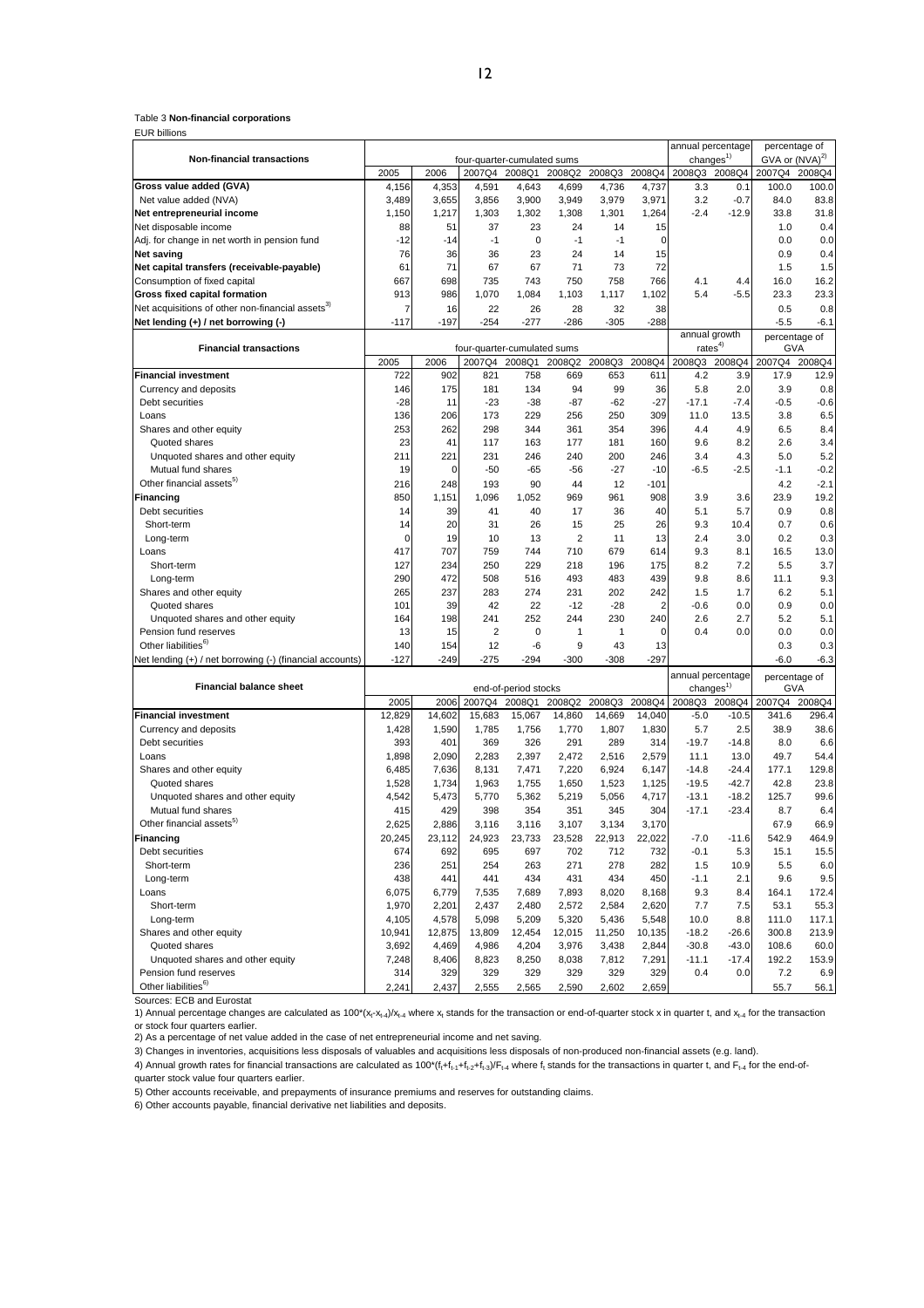#### Table 4 **General government**

EUR billions

|                                                             |                |              |                |                                |                      |                       | annual percentage | percentage of |                       |                                 |               |  |
|-------------------------------------------------------------|----------------|--------------|----------------|--------------------------------|----------------------|-----------------------|-------------------|---------------|-----------------------|---------------------------------|---------------|--|
| Non-financial transactions                                  |                |              |                | four-cumulated sums            |                      |                       |                   |               | changes <sup>1</sup>  | <b>GNDI</b>                     |               |  |
|                                                             | 2005           | 2006         | 2007Q4         | 2008Q1                         | 2008Q2               | 2008Q3                | 2008Q4            | 2008Q3        | 2008Q4                | 2007Q4                          | 2008Q4        |  |
| Net disposable income (GNDI)                                | 1,559          | 1,735        | 1,867          | 1,878                          | 1,879                | 1,873                 | 1,843             | $-1.5$        | $-5.5$                | 100.0                           | 100.0         |  |
| <b>Consumption expenditure</b>                              | 1,658          | 1,724        | 1,792          | 1,808                          | 1,833                | 1,853                 | 1,875             | 4.8           | 4.3                   | 96.0                            | 101.7         |  |
| <b>Net saving</b>                                           | $-99$          | 11           | 75             | 70                             | 46                   | 20                    | $-32$             |               |                       | 4.0                             | $-1.7$        |  |
| Consumption of fixed capital                                | 152            | 160          | 167            | 169                            | 170                  | 172                   | 173               | 4.0           | 3.8                   | 8.9                             | 9.4           |  |
| Net capital transfers (receivable-payable)                  | $-59$          | $-71$        | $-73$          | $-75$                          | $-81$                | $-79$                 | $-80$             |               |                       | $-3.9$                          | $-4.4$        |  |
| Gross fixed capital formation                               | 202            | 211          | 227            | 229                            | 232                  | 234                   | 235               | 2.8           | 1.8                   | 12.2                            | 12.7          |  |
| Net acquisition of other non-financial assets <sup>27</sup> | $-1$<br>$-207$ | -3<br>$-109$ | 0              | $\mathbf 0$                    | $\mathbf 0$<br>$-96$ | $\mathbf 0$<br>$-122$ | 0                 |               |                       | 0.0                             | 0.0           |  |
| Net lending (+) / net borrowing (-)                         |                |              | $-58$          | -66                            |                      |                       | $-174$            |               | annual growth         | $-3.1$                          | $-9.5$        |  |
| <b>Financial transactions</b>                               |                |              |                | four-cumulated sums            |                      |                       |                   |               | rates <sup>3</sup>    | <b>GNDI</b>                     | percentage of |  |
|                                                             | 2005           | 2006         | 2007Q4         | 2008Q1                         | 2008Q2               | 2008Q3                | 2008Q4            | 2008Q3        | 2008Q4                | 2007Q4                          | 2008Q4        |  |
| Net acquisition of financial assets                         | 89             | 56           | 92             | 79                             | 38                   | 52                    | 343               | 1.8           | 11.4                  | 4.9                             | 18.6          |  |
| Financial investment <sup>4)</sup>                          | 69             | 33           | 73             | 82                             | 60                   | 70                    | 328               | 2.9           | 13.5                  | 3.9                             | 17.8          |  |
| Currency and deposits                                       | 34             | 31           | 26             | 36                             | -9                   | $-4$                  | 98                | $-0.7$        | 18.3                  | 1.4                             | 5.3           |  |
| Debt securities                                             | 20             | 32           | 39             | 33                             | 52                   | 40                    | 85                | 14.5          | 31.4                  | 2.1                             | 4.6           |  |
| Loans                                                       | $\overline{7}$ | $-15$        | $\overline{7}$ | 5                              | 10                   | 9                     | 72                | 2.6           | 18.8                  | 0.4                             | 3.9           |  |
| Short-term                                                  | 3              | 3            | 6              | $\overline{7}$                 | 12                   | 12                    | 33                | 28.3          | 60.8                  | 0.3                             | 1.8           |  |
| Long-term                                                   | 4              | $-18$        | 1              | $-2$                           | $-2$                 | $-3$                  | 38                | $-0.8$        | 11.8                  | 0.0                             | 2.1           |  |
| Shares and other equity                                     | 8              | $-14$        | $\overline{2}$ | 8                              | 6                    | 25                    | 73                | 2.1           | 5.8                   | 0.1                             | 4.0           |  |
| Quoted shares                                               | $-11$          | $-19$        | $-12$          | $-11$                          | $-13$                | $-5$                  | 5                 | $-1.2$        | 1.1                   | $-0.6$                          | 0.2           |  |
| Unquoted shares and other equity                            | 8              | $-7$         | 4              | 9                              | 12                   | 24                    | 68                | 3.9           | 10.1                  | 0.2                             | 3.7           |  |
| Mutual fund shares                                          | 11             | 13           | 10             | 10                             | $\overline{7}$       | $\overline{7}$        | 1                 | 4.4           | 0.5                   | 0.5                             | 0.0           |  |
| Other financial assets <sup>5)</sup>                        | 19             | 22           | 19             | -3                             | $-22$                | $-18$                 | 15                |               |                       | 1.0                             | 0.8           |  |
| Net incurrence of liabilities                               | 295            | 165          | 150            | 145                            | 134                  | 174                   | 517               | 2.6           | 7.6                   | 8.0                             | 28.1          |  |
| Financing <sup>4)</sup>                                     | 264            | 130          | 125            | 136                            | 147                  | 190                   | 514               | 2.9           | 8.0                   | 6.7                             | 27.9          |  |
| Currency and deposits                                       | 25             | 12           | $-3$           | $-13$                          | $\mathbf{1}$         | $-7$                  | 1                 | $-2.0$        | 0.4                   | $-0.2$                          | 0.0           |  |
| Debt securities                                             | 216            | 103          | 129            | 134                            | 111                  | 162                   | 451               | 3.2           | 9.1                   | 6.9                             | 24.5          |  |
| Short-term                                                  | -9             | $-27$        | 35             | 34                             | 14                   | 45                    | 241               | 6.7           | 39.7                  | 1.9                             | 13.1          |  |
| Long-term                                                   | 224            | 131          | 94             | 101                            | 96                   | 117                   | 209               | 2.7           | 4.8                   | 5.0                             | 11.4          |  |
| Loans                                                       | 24             | 14           | $-1$           | 14                             | 35                   | 34                    | 62                | 3.1           | 5.2                   | $-0.1$                          | 3.4           |  |
| Short-term                                                  | $\overline{7}$ | 6            | 22             | 18                             | 29                   | 32                    | 32                | 19.6          | 21.0                  | 1.2                             | 1.7           |  |
| Long-term                                                   | 17             | 8            | $-23$          | $-4$                           | $\overline{7}$       | $\overline{2}$        | 30                | 0.2           | 2.9                   | $-1.2$                          | 1.7           |  |
| Other liabilities <sup>6)</sup>                             | 31             | 35           | 25             | 10                             | $-13$                | $-16$                 | 3                 |               |                       | 1.3                             | 0.2           |  |
| Net lending (+) / net borrowing (-) (financial accounts)    | $-207$         | $-109$       | $-58$          | -66                            | $-96$                | $-122$                | $-174$            |               |                       | $-3.1$                          | $-9.5$        |  |
| <b>Financial balance sheet</b>                              |                |              |                |                                |                      |                       |                   |               | annual percentage     | percentage of                   |               |  |
|                                                             | 2005           | 2006         | 2007Q4         | end-of-period stocks<br>2008Q1 | 2008Q2               | 2008Q3                | 2008Q4            | 2008Q3        | changes $1$<br>2008Q4 | <b>GNDI</b><br>2007Q4<br>2008Q4 |               |  |
| <b>Financial assets</b>                                     | 2,597          | 2,765        | 2,997          | 2,949                          | 3,015                | 2,950                 | 3,184             | $-0.6$        | 6.2                   | 160.6                           | 172.8         |  |
| Financial investment <sup>4)</sup>                          | 2,064          | 2,219        | 2,435          | 2,386                          | 2,473                | 2,412                 | 2,608             | 0.1           | 7.1                   | 130.4                           | 141.6         |  |
| Currency and deposits                                       | 481            | 510          | 536            | 564                            | 610                  | 573                   | 630               | $-1.2$        | 17.5                  | 28.7                            | 34.2          |  |
| Debt securities                                             | 210            | 236          | 272            | 273                            | 301                  | 308                   | 358               | 13.4          | 31.8                  | 14.6                            | 19.5          |  |
| Loans                                                       | 386            | 368          | 381            | 377                            | 381                  | 384                   | 454               | 4.8           | 19.1                  | 20.4                            | 24.6          |  |
| Short-term                                                  | 46             | 46           | 55             | 52                             | 57                   | 57                    | 88                | 33.7          | 60.6                  | 2.9                             | 4.8           |  |
| Long-term                                                   | 340            | 322          | 326            | 325                            | 324                  | 327                   | 366               | 1.0           | 12.1                  | 17.5                            | 19.8          |  |
| Shares and other equity                                     | 987            | 1,105        | 1,246          | 1,172                          | 1,181                | 1,146                 | 1,166             | $-3.8$        | $-6.4$                | 66.7                            | 63.3          |  |
| Quoted shares                                               | 317            | 386          | 432            | 354                            | 356                  | 311                   | 263               | $-27.1$       | $-39.1$               | 23.2                            | 14.3          |  |
| Unquoted shares and other equity                            | 556            | 586          | 667            | 676                            | 683                  | 697                   | 782               | 13.4          | 17.3                  | 35.7                            | 42.5          |  |
| Mutual fund shares                                          | 114            | 133          | 146            | 142                            | 142                  | 138                   | 121               | $-8.0$        | $-17.3$               | 7.8                             | 6.6           |  |
| Other financial assets <sup>37</sup>                        | 534            | 546          | 563            | 563                            | 542                  | 538                   | 576               |               |                       | 30.1                            | 31.3          |  |
| Liabilities                                                 | 6,746          | 6,754        | 6,800          | 6,934                          | 6,881                | 6,996                 | 7,448             | 2.6           | 9.5                   | 364.2                           | 404.2         |  |
| Financing <sup>4)</sup>                                     | 6,393          | 6,373        | 6,400          | 6,554                          | 6,516                | 6,634                 | 7,046             | 2.9           | 10.1                  | 342.8                           | 382.4         |  |
| Currency and deposits                                       | 334            | 346          | 253            | 238                            | 239                  | 234                   | 254               | $-29.3$       | 0.4                   | 13.5                            | 13.8          |  |
| Debt securities                                             | 4,975          | 4,931        | 4,956          | 5,095                          | 5,048                | 5,172                 | 5,538             | 3.0           | 11.7                  | 265.5                           | 300.6         |  |
| Short-term                                                  | 588            | 569          | 607            | 656                            | 678                  | 711                   | 846               | 6.5           | 39.4                  | 32.5                            | 45.9          |  |
| Long-term                                                   | 4,387          | 4,361        | 4,349          | 4,440                          | 4,370                | 4,462                 | 4,692             | 2.5           | 7.9                   | 233.0                           | 254.6         |  |
| Loans                                                       | 1,084          | 1,095        | 1,191          | 1,220                          | 1,229                | 1,228                 | 1,254             | 12.2          | 5.2                   | 63.8                            | 68.0          |  |
| Short-term                                                  | 127            | 130          | 152            | 181                            | 191                  | 196                   | 184               | 19.5          | 21.2                  | 8.1                             | 10.0          |  |
| Long-term                                                   | 957            | 965          | 1,039          | 1,039                          | 1,038                | 1,031                 | 1,070             | 10.9          | 2.9                   | 55.7                            | 58.0          |  |
| Other liabilities <sup>6)</sup>                             | 353            | 381          | 399            | 381                            | 365                  | 362                   | 402               |               |                       | 21.4                            | 21.8          |  |
| Memo: Government debt (at nominal value) <sup>7)</sup>      | 5,694          | 5,823        | 6,069          | 6,058                          | 6,145                | 6,192                 | 6,660             |               |                       |                                 |               |  |

Sources: ECB and Eurostat<br>1) Annual percentage changes are calculated as 100\*(x<sub>t</sub>-x<sub>t-4</sub>)/x<sub>t-4</sub> where x<sub>t</sub> stands for the transaction or end-of-quarter stock x in quarter t, and x<sub>t-4</sub> for the transaction or stock four quarters earlier.

2) Changes in inventories, acquisitions less disposals of valuables and acquisitions less disposals of non-produced non-financial assets.

3) Annual growth rates for financial transactions are calculated as 100\*( $f_t + f_{t-1} + f_{t-2} + f_{t-3}$ )/ $F_{t-4}$  where  $f_t$  stands for the transactions in quarter t, and  $F_{t-4}$  for the end-ofquarter stock value four quarters earlier.

4) In line with existing conventions, the financing of the government excludes the net incurrence of liabilities via financial derivatives, shares and other equity, pension fund reserves and other accounts payable, and the financial investment of the government excludes financial derivatives, prepayments of insurance<br>premiums and reserves for outstanding claims and other accounts rece

5) Other accounts receivable, financial derivatives and prepayments of insurance premiums and reserves for outstanding claims.

6) Other accounts payable, pension fund reserves, financial derivatives and unquoted shares and other equity.

7) General government debt at nominal value and consolidated between sub-sectors of general government.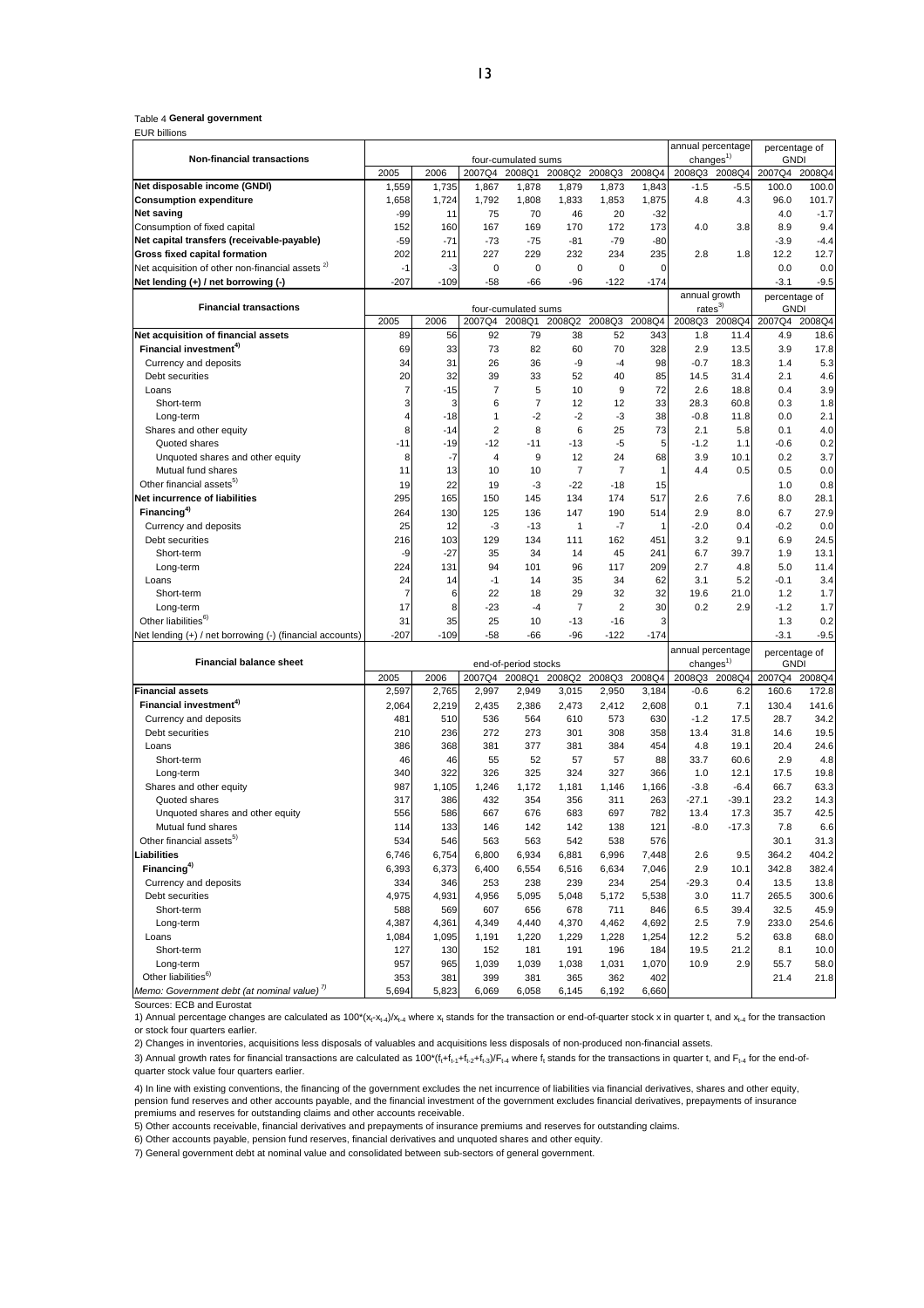#### Table 5 **Financial corporations**

EUR billions

|                                                                 |             |                                                                    |                             |              |                |                |        | annual percentage     |         | percentage of              |         |
|-----------------------------------------------------------------|-------------|--------------------------------------------------------------------|-----------------------------|--------------|----------------|----------------|--------|-----------------------|---------|----------------------------|---------|
| <b>Non-financial transactions</b>                               |             |                                                                    | four-quarter-cumulated sums |              |                |                |        | changes <sup>1)</sup> |         | GVA or (NVA) <sup>2)</sup> |         |
|                                                                 | 2005        | 2006                                                               | 2007Q4                      | 2008Q1       | 2008Q2         | 2008Q3         | 2008Q4 | 2008Q3 2008Q4         |         | 2007Q4 2008Q4              |         |
| Gross value added (GVA)                                         | 366         | 378                                                                | 388                         | 393          | 398            | 400            | 402    | 2.3                   | 2.0     | 100.0                      | 100.0   |
| Net value added (NVA)                                           | 325         | 336                                                                | 344                         | 349          | 353            | 356            | 357    | 2.4                   | 2.1     | 88.6                       | 88.9    |
| Net entrepreneurial income                                      | 523         | 573                                                                | 677                         | 689          | 699            | 709            | 698    | 6.6                   | $-6.9$  | 196.8                      | 195.4   |
| Net disposable income                                           | 104         | 103                                                                | 131                         | 138          | 137            | 144            | 129    |                       |         | 38.0                       | 36.1    |
| Adj. for change in net worth in pension fund                    | $-48$       | $-44$                                                              | $-58$                       | $-61$        | $-62$          | $-65$          | $-65$  |                       |         | $-16.9$                    | $-18.3$ |
| <b>Net saving</b>                                               | 104         | 103                                                                | 131                         | 138          | 137            | 144            | 129    |                       |         | 38.0                       | 36.1    |
| Net capital transfers (receivable-payable)                      | $-13$       | $-7$                                                               | 4                           | 6            | $\overline{7}$ | $\overline{2}$ | 3      |                       |         | 1.1                        | 0.8     |
| Consumption of fixed capital                                    | 41          | 43                                                                 | 44                          | 44           | 44             | 44             | 45     | 1.0                   | 1.6     | 11.4                       | 11.1    |
| Gross fixed capital formation                                   | 40          | 47                                                                 | 43                          | 44           | 46             | 48             | 54     | 10.8                  | 71.0    | 11.0                       | 13.4    |
| Net acquisition of other non-financial assets <sup>3)</sup>     | $\mathbf 0$ | $\overline{0}$                                                     | $-2$                        | $-1$         | $\mathbf 0$    | $\mathbf{1}$   | 1      |                       |         | $-0.5$                     | 0.2     |
| Net lending (+) / net borrowing (-)                             | 93          | 91                                                                 | 139                         | 146          | 142            | 142            | 122    |                       |         | 35.7                       | 30.4    |
|                                                                 |             |                                                                    |                             |              |                |                |        | annual growth         |         | percentage of              |         |
| <b>Financial transactions</b>                                   |             |                                                                    | four-quarter-cumulated sums |              |                |                |        | rates <sup>4</sup>    |         | GVA                        |         |
|                                                                 | 2005        | 2006                                                               | 2007Q4                      | 2008Q1       | 2008Q2         | 2008Q3         | 2008Q4 | 2008Q3                | 2008Q4  | 2007Q4                     | 2008Q4  |
| <b>Financial investment</b>                                     | 2,997       | 3,444                                                              | 4,062                       | 3,725        | 3,244          | 2,828          | 1,918  | 7.3                   | 4.9     | 1046.1                     | 477.2   |
| Currency and deposits                                           | 430         | 774                                                                | 820                         | 667          | 490            | 462            | 194    | 9.7                   | 4.0     | 211.2                      | 48.1    |
| Debt securities                                                 | 737         | 571                                                                | 770                         | 687          | 611            | 533            | 382    | 6.6                   | 4.6     | 198.3                      | 95.0    |
| Short-term                                                      | 77          | 105                                                                | 149                         | 119          | 91             | 38             | $-11$  | 4.7                   | $-1.3$  | 38.4                       | $-2.8$  |
| Long-term                                                       | 661         | 466                                                                | 621                         | 568          | 520            | 495            | 393    | 6.8                   | 5.3     | 159.9                      | 97.7    |
| Loans                                                           | 920         | 1,260                                                              | 1,532                       | 1,563        | 1,472          | 1,245          | 821    | 9.0                   | 5.7     | 394.6                      | 204.1   |
| Short-term                                                      | 177         | 336                                                                | 377                         | 468          | 429            | 389            | 224    | 11.7                  | 6.6     | 97.1                       | 55.8    |
| Long-term                                                       | 743         | 924                                                                | 1,155                       | 1,095        | 1,043          | 856            | 596    | 8.1                   | 5.4     | 297.5                      | 148.3   |
| Shares and other equity                                         | 611         | 639                                                                | 556                         | 403          | 314            | 228            | -44    | 2.5                   | $-0.5$  | 143.2                      | $-10.9$ |
| Other financial assets <sup>5)</sup>                            | 298         | 199                                                                | 384                         | 404          | 358            | 360            | 566    |                       |         | 98.8                       | 140.9   |
| Financing                                                       | 2,905       | 3,353                                                              | 3,923                       | 3,579        | 3,102          | 2,686          | 1,796  | 6.9                   | 4.6     | 1010.4                     | 446.8   |
| Currency and deposits                                           | 991         | 1,250                                                              | 1,577                       | 1,586        | 1,384          | 1,291          | 929    | 9.6                   | 6.7     | 406.1                      | 231.2   |
| Debt securities                                                 | 465         | 696                                                                | 797                         | 629          | 645            | 589            | 323    | 12.3                  | 6.4     | 205.4                      | 80.2    |
| Short-term                                                      | 44          | 100                                                                | 148                         | 96           | 93             | 18             | $-90$  | 3.5                   | -16.2   | 38.2                       | $-22.3$ |
| Long-term                                                       | 421         | 596                                                                | 649                         | 534          | 553            | 571            | 412    | 13.3                  | 9.1     | 167.2                      | 102.5   |
| Loans                                                           | 147         | 191                                                                | 390                         | 482          | 445            | 274            | 142    | 15.2                  | 7.6     | 100.5                      | 35.2    |
| Short-term                                                      | 82          | 96                                                                 | 171                         | 242          | 203            | 156            | 109    | 15.6                  | 10.8    | 44.0                       | 27.0    |
| Long-term                                                       | 65          | 95                                                                 | 220                         | 239          | 242            | 118            | 33     | 14.8                  | 3.9     | 56.5                       | 8.2     |
| Shares and other equity                                         | 654         | 634                                                                | 507                         | 333          | 212            | 125            | $-129$ | 1.2                   | $-1.2$  | 130.6                      | $-32.1$ |
| Quoted shares                                                   | 23          | 45                                                                 | 50                          | 44           | 48             | 40             | 50     | 2.4                   | 3.1     | 12.8                       | 12.5    |
| Unquoted shares and other equity                                | 23          | 144                                                                | 244                         | 216          | 204            | 206            | 114    | 8.1                   | 4.3     | 62.9                       | 28.4    |
| Mutual fund shares                                              | 608         | 445                                                                | 213                         | 73           | $-40$          | $-122$         | $-293$ | $-1.9$                | $-4.6$  | 54.9                       | $-72.9$ |
| Insurance technical reserves                                    | 335         | 324                                                                | 294                         | 276          | 259            | 244            | 204    | 4.7                   | 3.9     | 75.8                       | 50.7    |
| Other liabilities <sup>6)</sup>                                 | 312         | 258                                                                | 358                         | 273          | 155            | 163            | 328    |                       |         | 92.1                       | 81.5    |
| Vet lending (+) / net borrowing (-) (financial accounts)        | 93          | 91                                                                 | 139                         | 146          | 142            | 142            | 122    |                       |         | 35.7                       | 30.4    |
|                                                                 |             |                                                                    |                             |              |                |                |        |                       |         |                            |         |
| <b>Financial balance sheet</b>                                  |             | annual percentage<br>changes <sup>1)</sup><br>end-of-period stocks |                             |              |                |                |        |                       |         |                            |         |
|                                                                 | 2005        | 2006                                                               | 2007Q4                      | 2008Q1       | 2008Q2         | 2008Q3         | 2008Q4 | 2008Q3                | 2008Q4  |                            |         |
| <b>Financial investment</b>                                     | 31,713      | 35,731                                                             | 39,507                      | 39,563       | 39,743         | 39,834         | 39,163 | 3.2                   | $-0.9$  |                            |         |
| Currency and deposits                                           | 3,458       | 4,179                                                              | 4,803                       | 4,906        | 4,895          | 5,118          | 5,050  | 7.4                   | 5.1     |                            |         |
| Debt securities                                                 | 7,231       | 7,696                                                              | 8,304                       | 8,409        | 8,509          | 8,603          | 8,790  | 6.2                   | 5.8     |                            |         |
| Short-term                                                      | 561         | 673                                                                | 848                         | 880          | 907            | 869            | 830    | 6.7                   | $-2.1$  |                            |         |
| Long-term                                                       | 6,670       | 7,023                                                              | 7,456                       | 7,530        | 7,602          | 7,734          | 7,960  | 6.1                   | 6.8     |                            |         |
| Loans                                                           | 11,613      | 12,809                                                             | 14,336                      | 14,685       | 14,958         | 15,183         | 15,119 | 9.3                   | 5.5     |                            |         |
| Short-term                                                      | 2,778       | 3,073                                                              | 3,379                       | 3,579        | 3,660          | 3,706          | 3,594  | 11.0                  | 6.4     |                            |         |
| Long-term                                                       | 8,835       | 9,736                                                              | 10,957                      | 11,106       | 11,299         | 11,477         | 11,525 | 8.8                   | 5.2     |                            |         |
| Shares and other equity                                         | 7,390       | 8,723                                                              | 9,315                       | 8,625        | 8,370          | 7,920          | 6,983  | $-14.1$               | $-25.0$ |                            |         |
| Other financial assets <sup>5)</sup>                            | 2,022       | 2,325                                                              | 2,749                       | 2,937        | 3,010          | 3,009          | 3,222  |                       |         |                            |         |
| Financing                                                       | 31,893      | 35,960                                                             | 39,458                      | 39,318       | 39,430         | 39,399         | 38,508 | 1.8                   | $-2.4$  |                            |         |
| Currency and deposits                                           | 11,303      | 12,444                                                             | 13,824                      | 14,102       | 14,373         | 14,786         | 14,879 | 9.8                   | 7.6     |                            |         |
| Debt securities                                                 | 3,663       | 4,330                                                              | 5,079                       | 5,076        | 5,271          | 5,367          | 5,412  | 11.9                  | 6.6     |                            |         |
| Short-term                                                      | 319         | 417                                                                | 553                         | 525          | 535            | 523            | 463    | 2.7                   | $-16.3$ |                            |         |
| Long-term                                                       | 3,345       | 3,913                                                              | 4,526                       | 4,551        | 4,736          | 4,844          | 4,949  | 13.0                  | 9.3     |                            |         |
|                                                                 | 1,334       | 1,513                                                              | 1,859                       | 2,029        |                |                | 1,983  | 15.3                  | 6.7     |                            |         |
| Loans<br>Short-term                                             | 766         | 852                                                                | 1,008                       |              | 2,048          | 2,074          | 1,125  | 16.3                  | 11.7    |                            |         |
|                                                                 | 568         | 660                                                                | 851                         | 1,162<br>866 | 1,165<br>883   | 1,162<br>913   | 858    | 14.1                  | 0.8     |                            |         |
| Long-term<br>Shares and other equity                            | 8,950       |                                                                    | 10,652                      | 9,940        |                | 9,030          | 7,998  | $-15.4$               | $-24.9$ |                            |         |
| Quoted shares                                                   | 1,374       | 10,327<br>1,707                                                    | 1,602                       |              | 9,535          | 998            | 652    | $-39.6$               | $-59.3$ |                            |         |
|                                                                 |             |                                                                    |                             | 1,367        | 1,104          |                |        |                       |         |                            |         |
| Unquoted shares and other equity                                | 2,217       | 2,538                                                              | 2,678                       | 2,579        | 2,543          | 2,453          | 2,264  | $-3.9$                | $-15.5$ |                            |         |
| Mutual fund shares                                              | 5,360       | 6,082                                                              | 6,372                       | 5,995        | 5,888          | 5,578          | 5,082  | $-13.7$               | $-20.2$ |                            |         |
| Insurance technical reserves<br>Other liabilities <sup>6)</sup> | 4,607       | 4,984                                                              | 5,275                       | 5,271        | 5,301          | 5,291          | 5,234  | 1.2                   | $-0.8$  |                            |         |
|                                                                 | 2,035       | 2,362                                                              | 2,769                       | 2,900        | 2,901          | 2,851          | 3,002  |                       |         |                            |         |

Sources: ECB and Eurostat

1) Annual percentage changes are calculated as 100\*(x<sub>t-Xt-4</sub>)/x<sub>t-4</sub> where x<sub>t</sub> stands for the transaction or end-of-quarter stock x in quarter t, and x<sub>t-4</sub> for the transaction

or stock four quarters earlier.<br>2) As a percentage of net value added in the case of net entrepreneurial income and net saving.

3) Changes in inventories, acquisitions less disposals of valuables and acquisitions less disposals of non-produced non-financial assets (e.g. land).<br>4) Annual growth rates for financial transactions are calculated as 100\* quarter stock value four quarters earlier.

5) Monetary gold and SDRs, other accounts receivable, and prepayments of insurance premiums and reserves for outstanding claims.

6) Other accounts payable and financial derivative net liabilities.